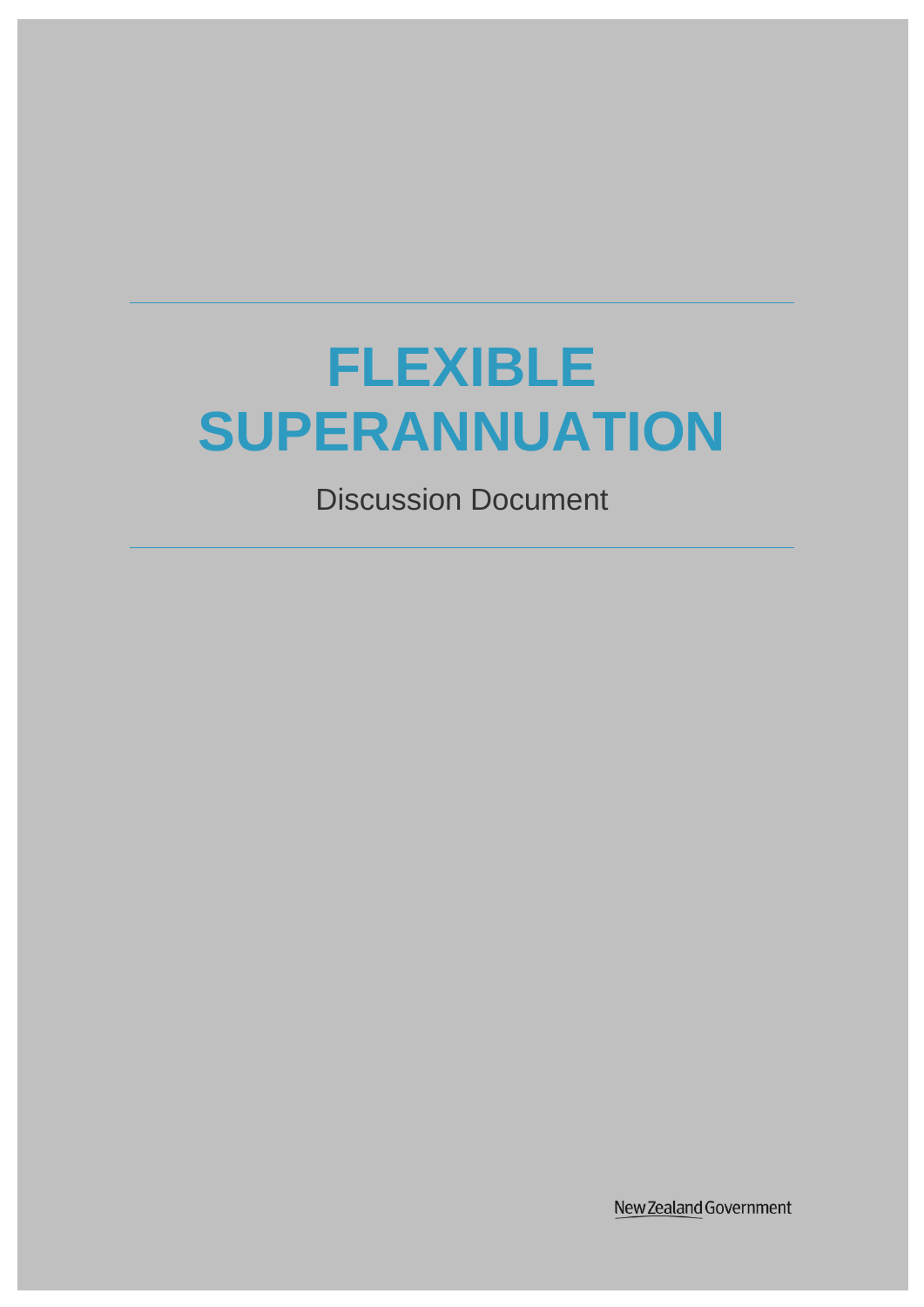#### © Crown Copyright



This work is licensed under the Creative Commons Attribution 3.0 New Zealand licence. In essence, you are free to copy, distribute and adapt the work, as long as you attribute the work to the Crown and abide by the other licence terms.

To view a copy of this licence, visit [http://creativecommons.org/licenses/by/3.0/nz/.](http://creativecommons.org/licenses/by/3.0/nz/) Please note that no departmental or governmental emblem, logo or Coat of Arms may be used in any way which infringes any provision of the **Flags, Emblems, and Names Protection Act 1981**. Attribution to the Crown should be in written form and not by reproduction of any such emblem, logo or Coat of Arms.

ISBN: 978-0-478-40374-9 (Online)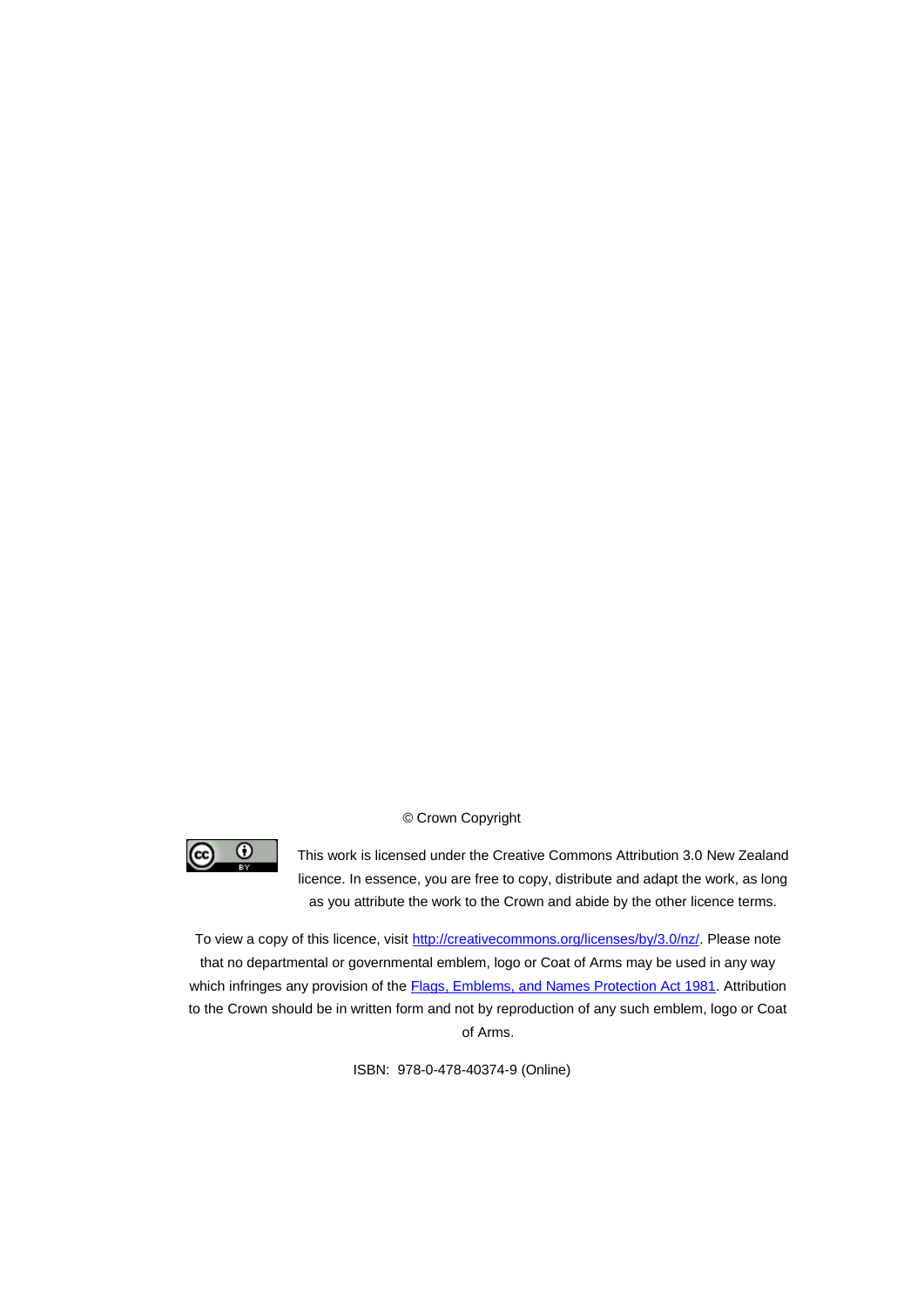## <span id="page-2-0"></span>**Contents**

|                          | Contents                             | 3              |  |
|--------------------------|--------------------------------------|----------------|--|
| Foreword                 |                                      |                |  |
| How to Make a Submission |                                      |                |  |
| Introduction             |                                      | $\overline{7}$ |  |
| $\mathbf{1}$             | Context                              | 8              |  |
| $\overline{2}$           | Proposal                             | 10             |  |
|                          | 3 How Flexi-Super Would Work         | 11             |  |
|                          | 4 Advantages and Disadvantages       | 15             |  |
| Bibliography             |                                      | 23             |  |
|                          | Appendix: The Structure of NZS Rates |                |  |
|                          |                                      |                |  |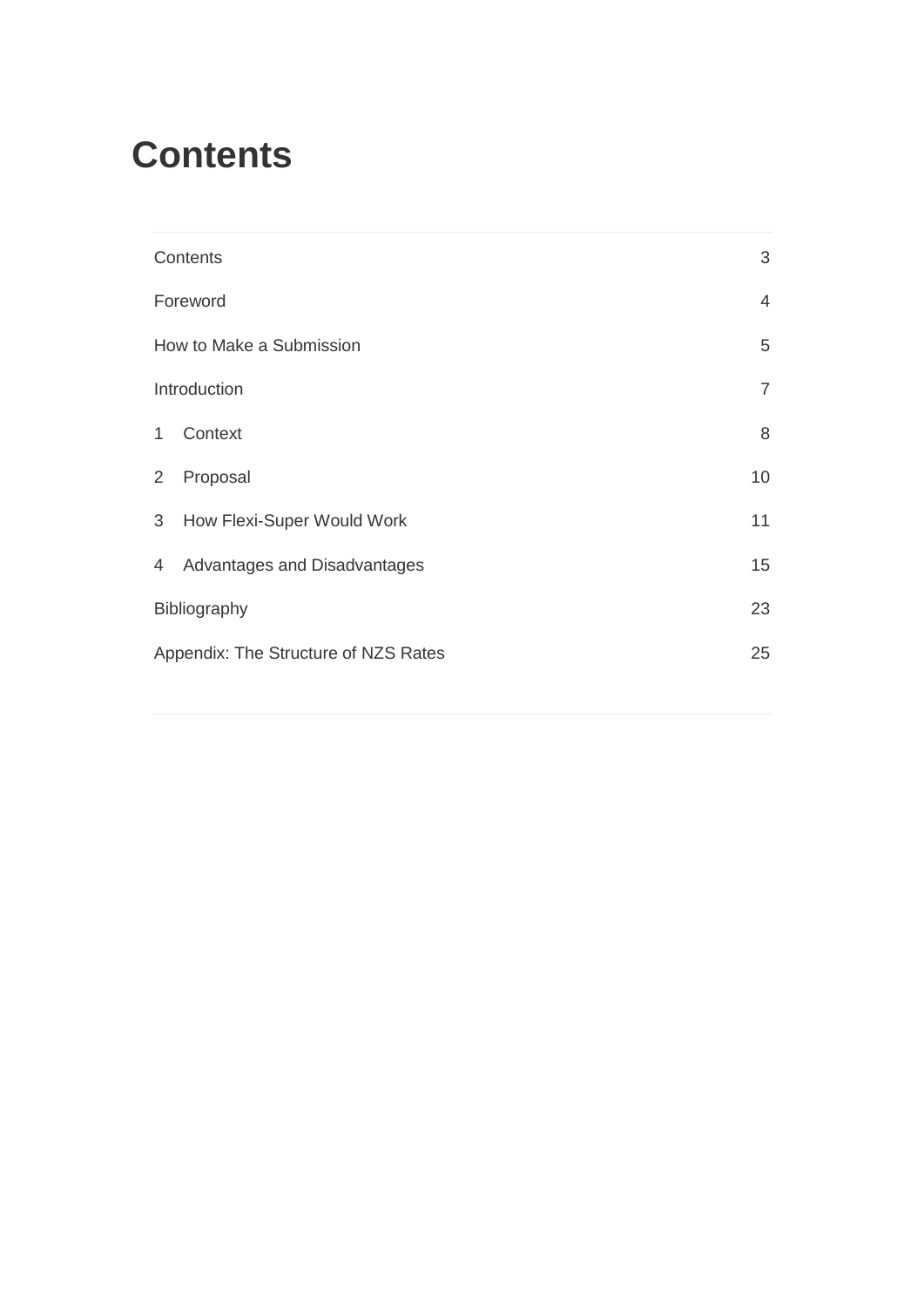## <span id="page-3-0"></span>**Foreword**

Hon Bill English Minister of Finance

In 2008, National made an undertaking not to change super eligibility, giving superannuitants and future retirees security after two decades of uncertainty. National has also maintained superannuation at 66% of the average wage through challenging times.

These undertakings are a bottom line for the National-led government.

However, these undertakings should not prevent superannuation being responsive to the needs and circumstances of individuals.

National recognises the value of individual choice. National also recognises the benefits of a productive and rewarding working life.

As part of its confidence and supply agreement with the United Future party, we agreed to investigate the Flexi-Superannuation proposal. This discussion paper gives effect to that agreement.

I look forward to your feedback on this proposal.

Bill English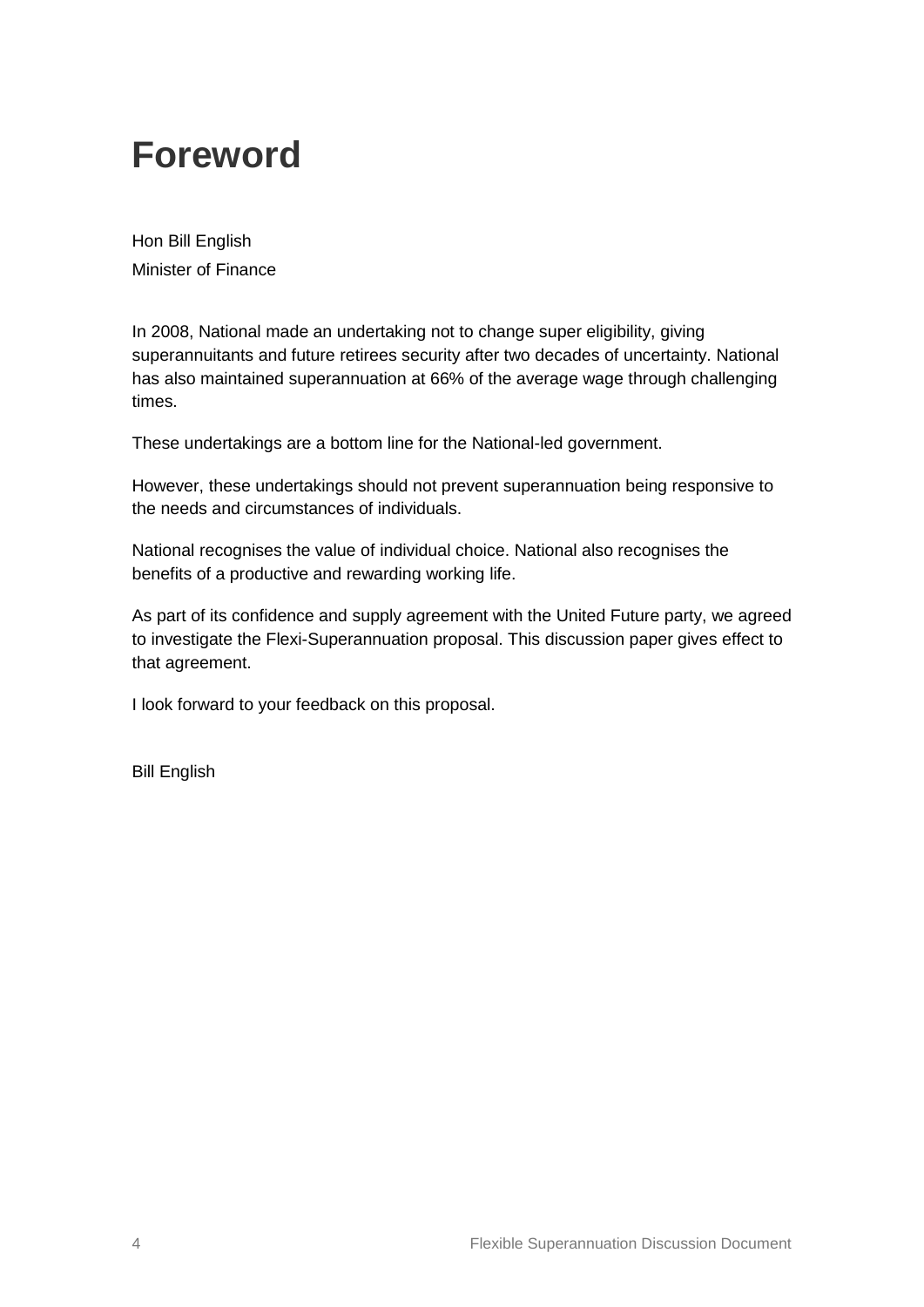<span id="page-4-0"></span>Hon Peter Dunne Leader, United Future

Providing dignity and certainty for those in retirement is an important part of the New Zealand way of life.

Today, as the pattern of people's lives is changing dramatically, current arrangements of eligibility for New Zealand Superannuation from the age of 65 may not suit everybody's needs. Some people are choosing to work longer, thus not being as dependent on receiving Superannuation at 65 as they once might have been. Others may be physically exhausted much earlier and may be keen to retire at the age of 60, but still have to wait until they are 65 before they can take up New Zealand Superannuation.

Flexi-Super aims to bridge the gap, by offering people more choice about how they plan their retirement and structure their retirement income. Effectively, it means that people can choose their own retirement date, rather than have the State impose one on them, by, for example, increasing the age of eligibility for New Zealand Superannuation.

This discussion paper has been prepared as part of the confidence and supply agreement between the National and United Future Parties after the 2011 General Election.

I encourage all New Zealanders to take part in the consultation process.

Peter Dunne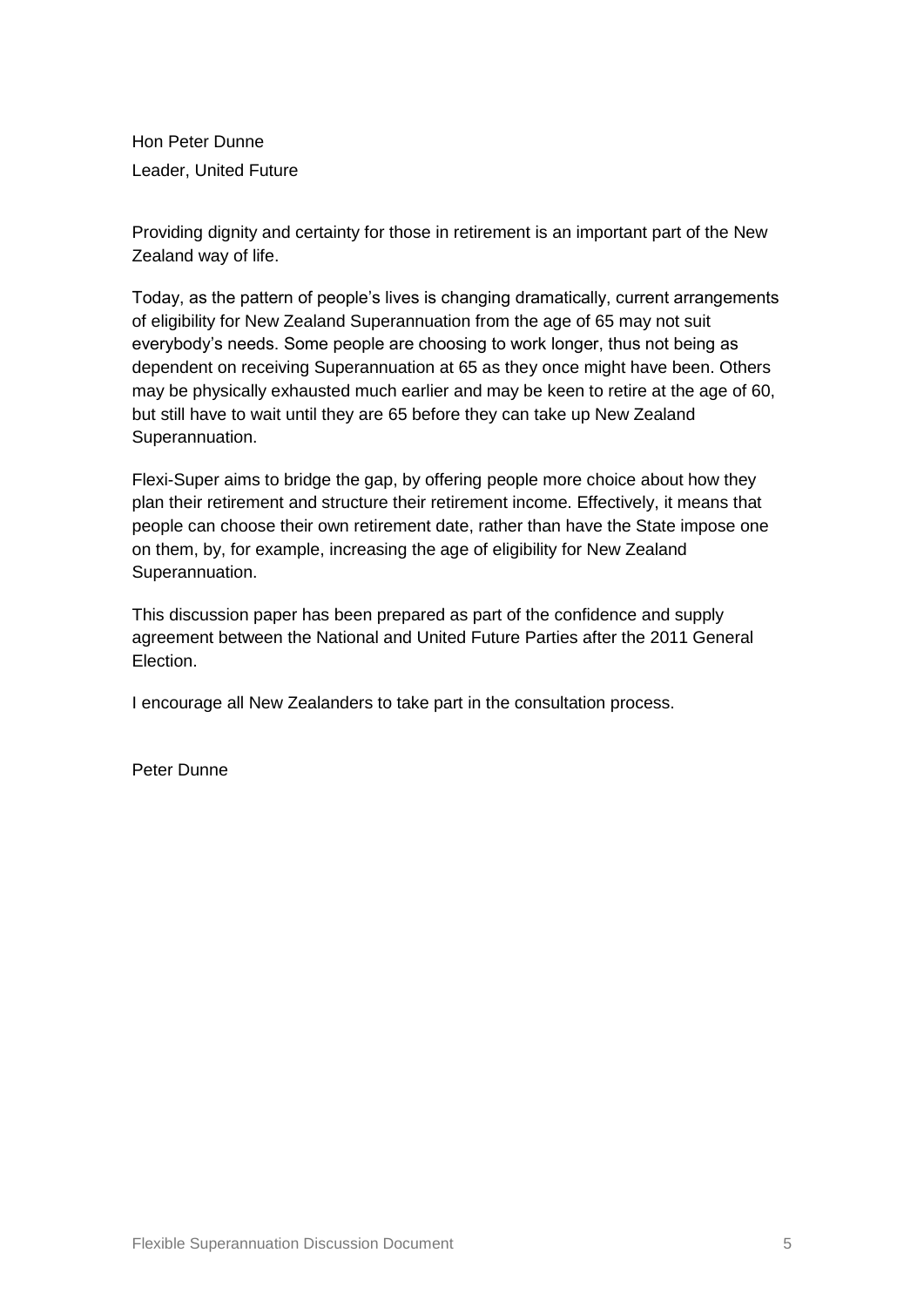## **How to Make a Submission**

The Government welcomes your feedback on this discussion document. Submissions are sought by email to [flexi-super@treasury.govt.nz](mailto:flexi-super@treasury.govt.nz) or can be posted to:

Flexible Superannuation The Treasury PO Box 3724 Wellington 6140 NEW ZEALAND

The closing date for submissions is Friday 11 October.

*We will not treat any part of your submission as confidential unless you specifically request we do so. Submissions will be subject to the Official Information Act 1982. We may make submissions available on our website, may compile a summary of the submissions or draw attention to individual submissions in internal or external reports.*

*If you would like us to withhold any commercially sensitive, confidential or proprietary information included in your submission, please clearly state this in your submission and identify the relevant sections. We will consider any request to have information withheld in accordance with our obligations under the Official Information Act 1982.*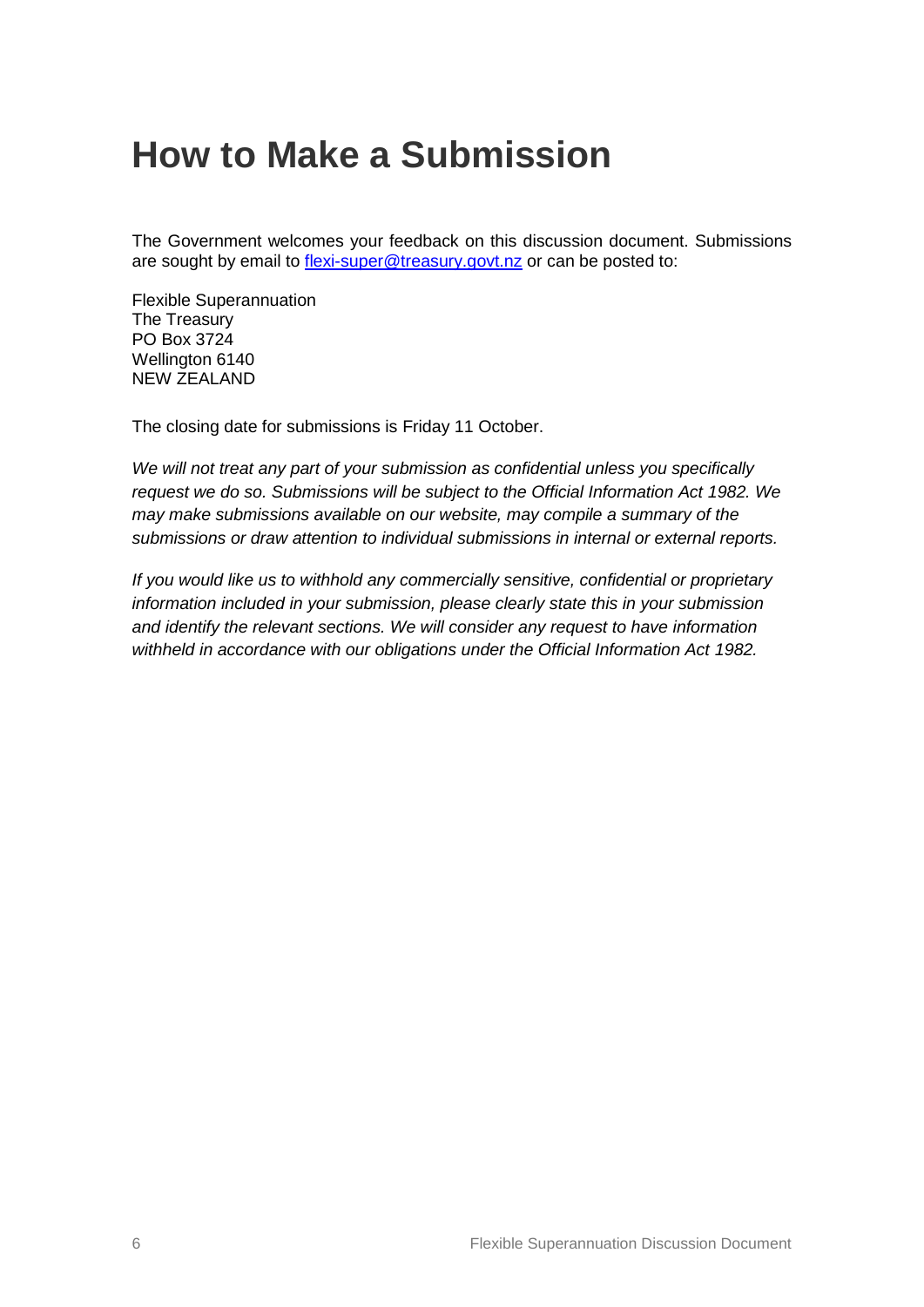## <span id="page-6-0"></span>**Introduction**

In this discussion document, Section 1 looks at the context for the flexible superannuation proposal (Flexi-Super), Sections 2 and 3 outline the proposal, what it aims to achieve and how it could work. Section 4 outlines some of the advantages and disadvantages of Flexi-Super.

The release of this document is a condition of the Confidence and Supply agreement between the National Party and United Future. This discussion document aims to test the public interest in having more choice regarding when New Zealand Superannuation can be accessed. Following this consultation, the Government will consider whether to further explore the Flexi-Super proposal, at which stage more detailed policy work and a further round of consultation would take place before any decisions are made.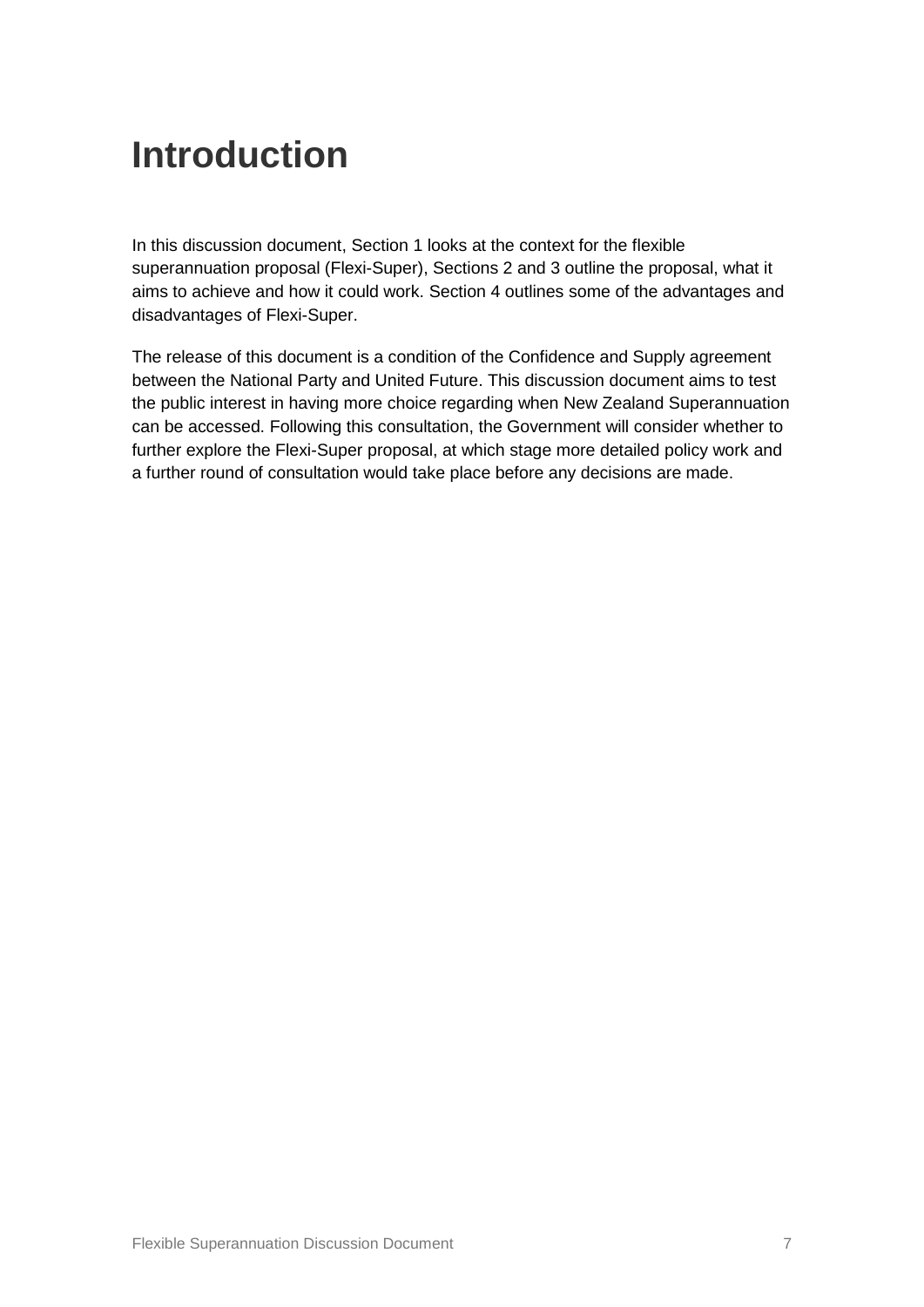## <span id="page-7-0"></span>**1 Context**

### **Demographic change and the provision of retirement income in New Zealand**

Population ageing is a world-wide phenomenon. Increasing numbers of people will become eligible for New Zealand Superannuation (NZS) each year.

**14% of New Zealand residents are aged 65 and over**

Currently, around 14% of New Zealand residents are aged 65 and over (around 600,000 people). By 2031, this will be around 21%, and the number of superannuitants will exceed 1 million.<sup>1</sup>

The proportion of the population aged over 65 in the labour force<sup>2</sup> is expected to increase also as the population ages. It is expected that around 8% of the total labour force will be aged 65 and over by 2021 (up from the current  $4\%$ ).<sup>3</sup>

Unlike many member countries of the Organisation for Economic Cooperation and Development (OECD), New Zealand has policy settings that encourage older people to choose to remain active in the workforce after they qualify for NZS. As a result, New Zealand's participation rates of older workers compare well with its OECD counterparts.

### **Current superannuation policy in New Zealand**

New Zealand's first publicly provided pension was introduced over 100 years ago in 1898; since then there have been a number of iterations. The current form was introduced in 1977 and is centred on NZS, a universal government-funded pension intended to assure a basic standard of living for older New Zealand residents.

To be eligible for NZS a person must:

- be aged 65 years or older
- be a New Zealand citizen or permanent resident
- have been resident and present in New Zealand for not less than 10 years since the age of 20, of which five years or more must be since the age of 50, and

-

<sup>1</sup> Statistics New Zealand (2011).

<sup>2</sup> The labour force includes those regularly working one or more hours per week or actively seeking work.

 $3$  Statistics New Zealand (2006).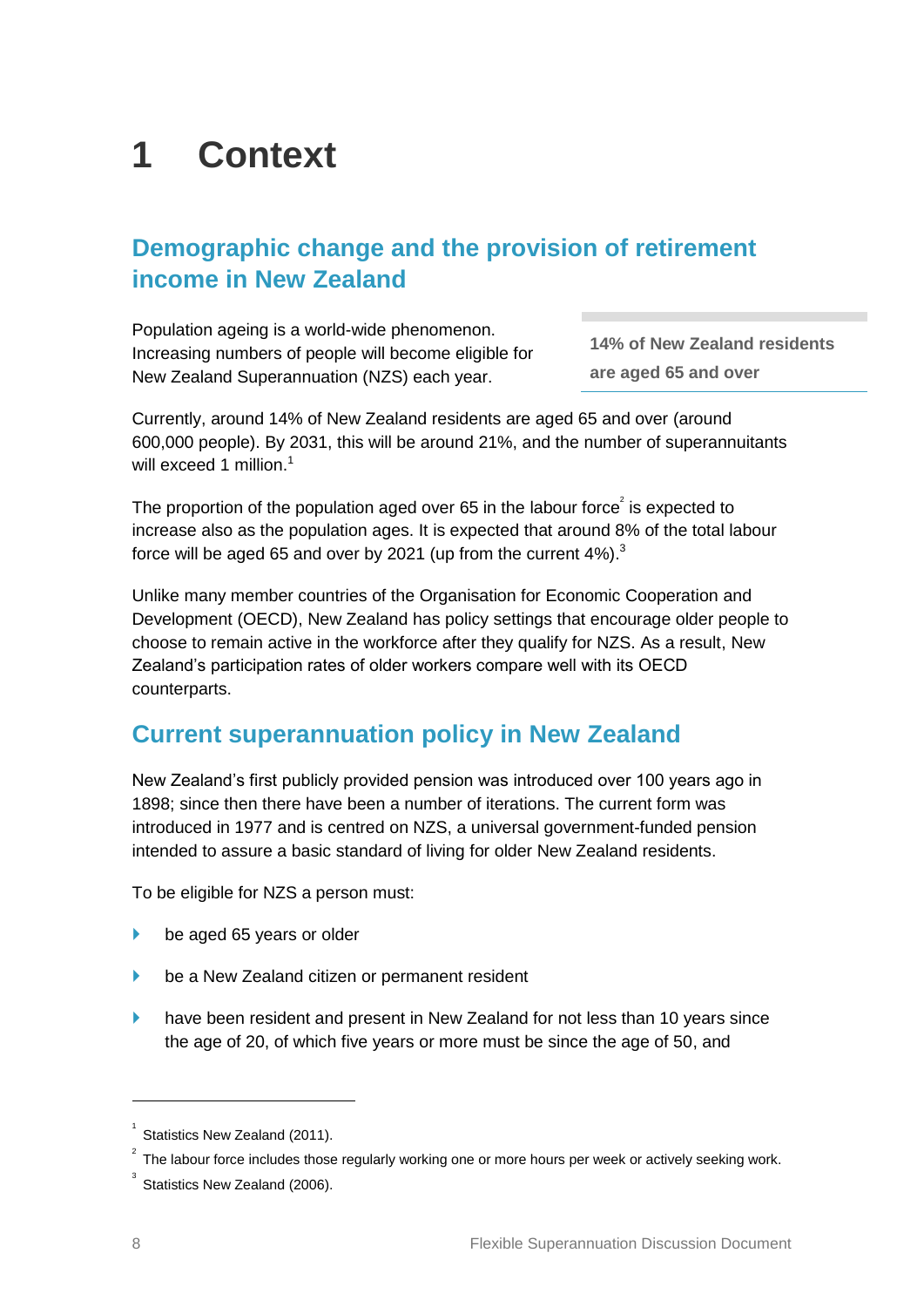**be ordinarily resident in New Zealand on the date of application.** 

While receiving NZS it is possible to continue to work. NZS is counted as taxable income, and subject to income tax. People who don't meet the eligibility criteria but who are married to a qualified recipient of NZS may receive this pension as a "non-qualified spouse".

The rates of NZS that superannuitants receive are linked to the average wage and inflation increases. For a full explanation of how these rates are calculated and what they currently are, see the appendix.

NZS is funded out of general taxation $^4$  and cost around 4.7% of Gross Domestic Product (GDP) in 2010. This is expected to almost double to around 8% by 2050 owing to forecast demographic changes. This is owing to both the population ageing and an increase in life expectancy. This proposal would not stop this expected cost increase.

NZS is qualitatively different from other working-age benefits, which are more stringently targeted. NZS is also paid at a higher rate than social security benefits as it is intended to replace income over the medium to longer term. Social security benefits are indexed to price inflation whereas NZS is indexed to both prices and wages. This has resulted in low levels of poverty among older New Zealand residents, with only 1.5% in poverty.<sup>7</sup> Bryan Perry's 2012 household income report showed that poverty rates for older New Zealand residents (65+) are lower than for younger New Zealand residents.

<sup>4</sup> However, the New Zealand Super Fund will help to fund the cost of NZS and is planned to be accessed from 2029.

 $5$  OECD (2012).

<sup>6</sup> The New Zealand Treasury (2013).

 $\sqrt{7}$  OECD (2012).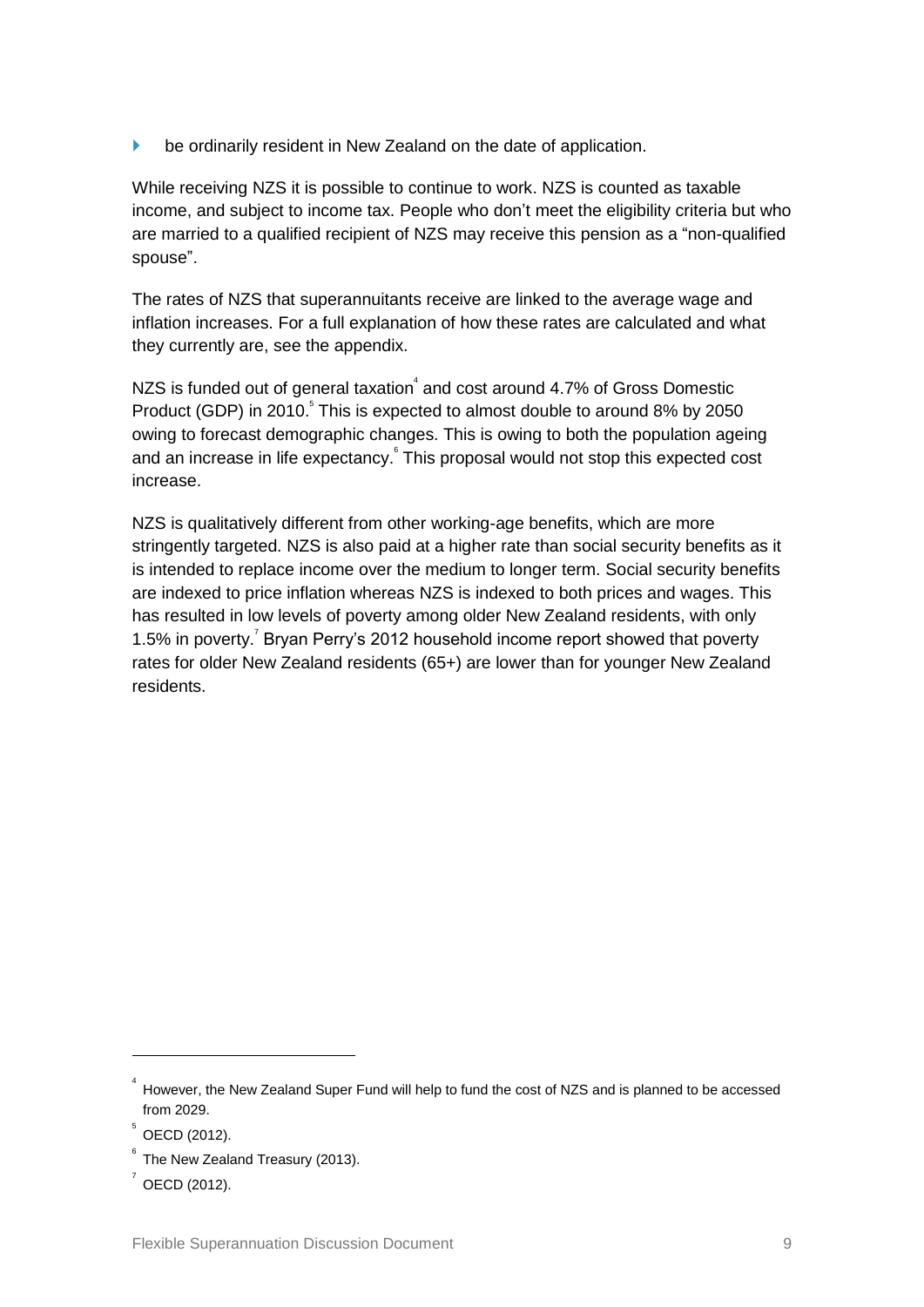## <span id="page-9-0"></span>**2 Proposal**

### **What is Flexi-Super?**

As outlined in the previous section, those who are entitled to NZS are able to access NZS from age 65. It is possible to choose to take NZS later but there is no incentive to do so, nor is there an option to take NZS earlier, even at a reduced rate. Flexi-Super would give

**This proposal looks into enabling early eligibility from age 60 and deferral until age 70**

New Zealand residents the choice to take superannuation at reduced rates earlier than age 65, or at increasingly enhanced rates after the age of 65. This proposal looks into enabling early eligibility from age 60 and deferral until age 70. Following feedback on this discussion document, the Government will consider whether to further explore the Flexi-Super proposal, at which stage more detailed policy work and a further round of consultation would take place before any decisions are made.

### **What Flexi-Super aims to achieve**

Flexi-Super would enable New Zealand residents to manage their retirement income and lifestyle with more flexibility than they currently have by giving them greater choice in when to first take NZS. Flexi-Super would aim to achieve this while being fiscally neutral.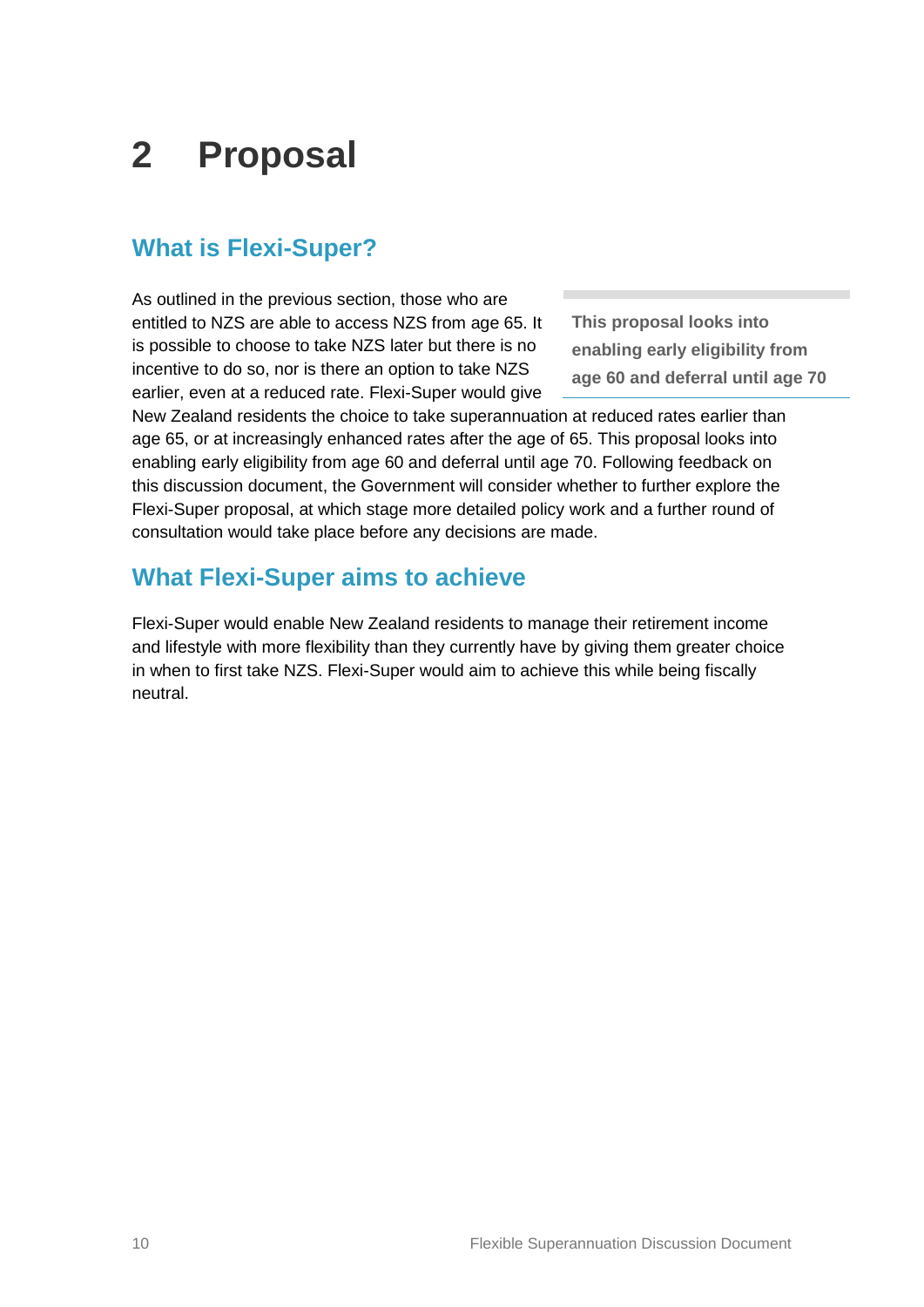## <span id="page-10-0"></span>**3 How Flexi-Super Would Work**

Flexi-Super would work in much the same way that NZS currently works. The difference is that there would be greater choice when to first access NZS.

**Flexi-Super would work in much the same way that NZS currently works**

Under Flexi-Super, people would select when to first receive NZS, between the ages of 60 and 70. Once

someone begins receiving NZS they will receive that rate, relative to someone who began receiving it at age 65, for the rest of their lives. The earlier someone decides to first take NZS, the lower the payment would be each year relative to the rate they would have received if they decided to first collect NZS at age 65. Conversely, if they decide to take NZS after age 65 they would receive a higher relative rate.

There would be upper and lower ages that Flexi-Super would work from. Under this proposal, the ages of first access to NZS are between 60 and 70. As is currently the case with the age of eligibility at 65, there would no incentive to delay receipt of NZS beyond age 70 (ie, if someone decided to first receive NZS after age 70 they would get the same rates as someone who first received NZS at age 70).

This means that someone could decide to first take Flexi-Super at age 61 and they would continue to get it at that relative rate for the rest of their life. Or if they chose to first take NZS at age 68 they would not receive any NZS until they were 68, then they would collect NZS at that rate for the rest of their life.

### **Residency requirements**

This Flexi-Super proposal would not affect residency requirements for NZS. To be entitled to NZS, a person would still have to have lived in New Zealand for 10 years since they were aged 20 years, of which five years must have been since they were aged 50 years.

### **Indexation of NZS**

1

The mechanism for adjusting rates of NZS would not change. The absolute amount of NZS payments would increase over time through its indexation to the Consumers Price Index (CPI) and wages, but relative to the rate of someone who first received NZS at the age of 65 it would not change.

<sup>8</sup> The absolute amount would still increase over time as it is adjusted for inflation and wage increases.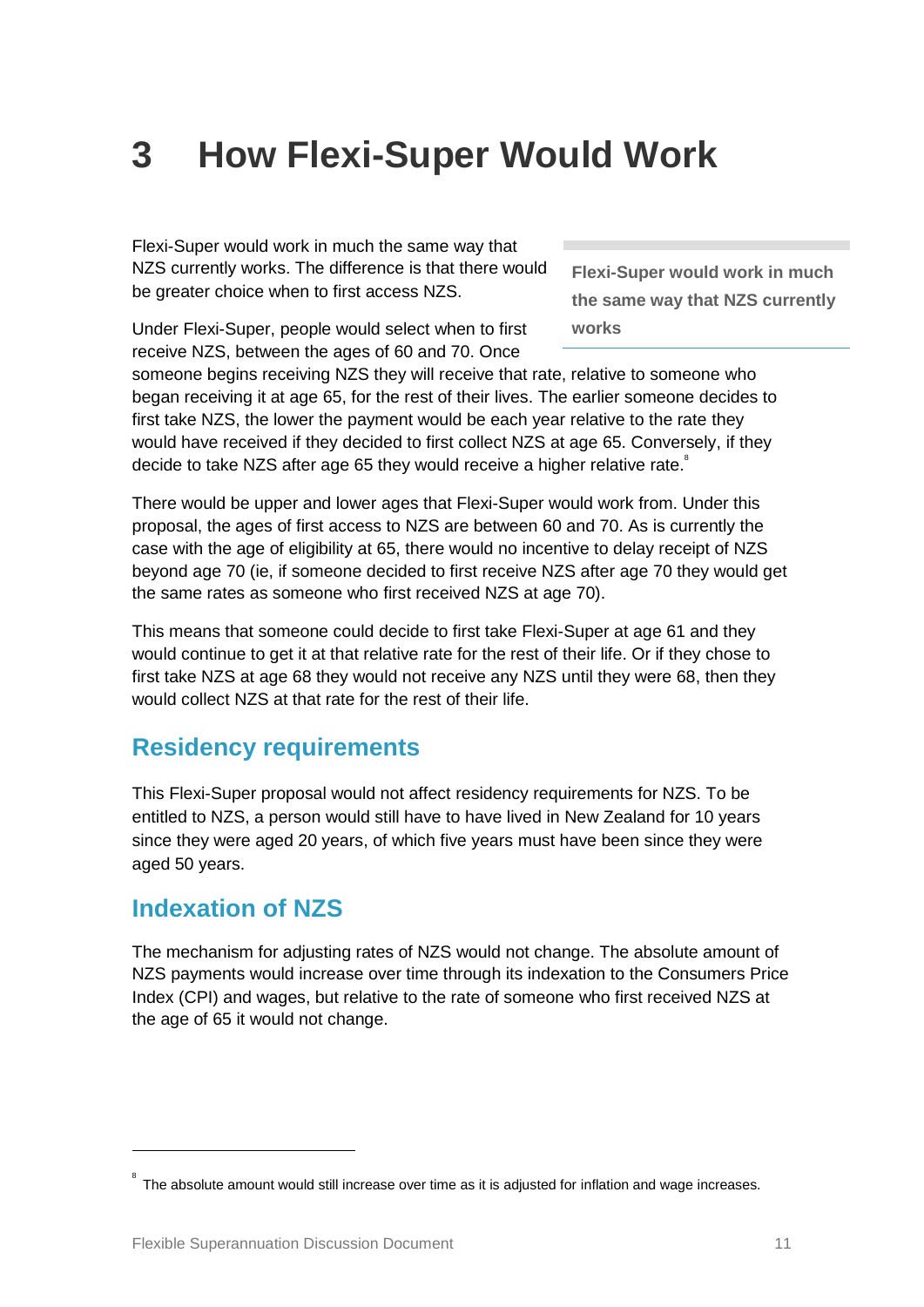### **Flexi-Super payment structure**

An illustrative example of how this could work is that the rates are adjusted yearly, by a 10% increase for each year after age 65 and a 6% decrease for each year before age 65. This means that if a person were to wait until age 70 to first take NZS they could receive around 160% of the rate at age 65. If, instead, they were to take NZS from age 60 they would receive 73% of the rate. The payment structure could then look like this.





The lines in Figure 1 show the level of NZS someone could receive for the rest of their life depending on which age they first took  $NZS$ .

Currently, a single person eligible for NZS is entitled to receive \$357.42 per week (see the appendix for further detail). Flowing through this illustrative example, the amount someone would receive if they first took NZS at age 61 would be \$279.06 per week, or \$523.30 if they held off until age 69. The rate for couples who both qualify is currently \$549.88 between them. Under this example, if they both first took NZS from age 60 they would receive \$403.56 in total a week and if they both held off until age 70 they would receive \$885.59.

This is just an example and actual rates could be much different, depending on the detailed policy work that would be required before implementing this proposal.

### **Other considerations**

#### **Working and receiving NZS**

With Flexi-Super it would still be possible to continue working and receive NZS. This means that someone could take NZS at age 62 even if they didn't stop working until

 $\degree$  The chart just extends to age 73 for illustrative purposes.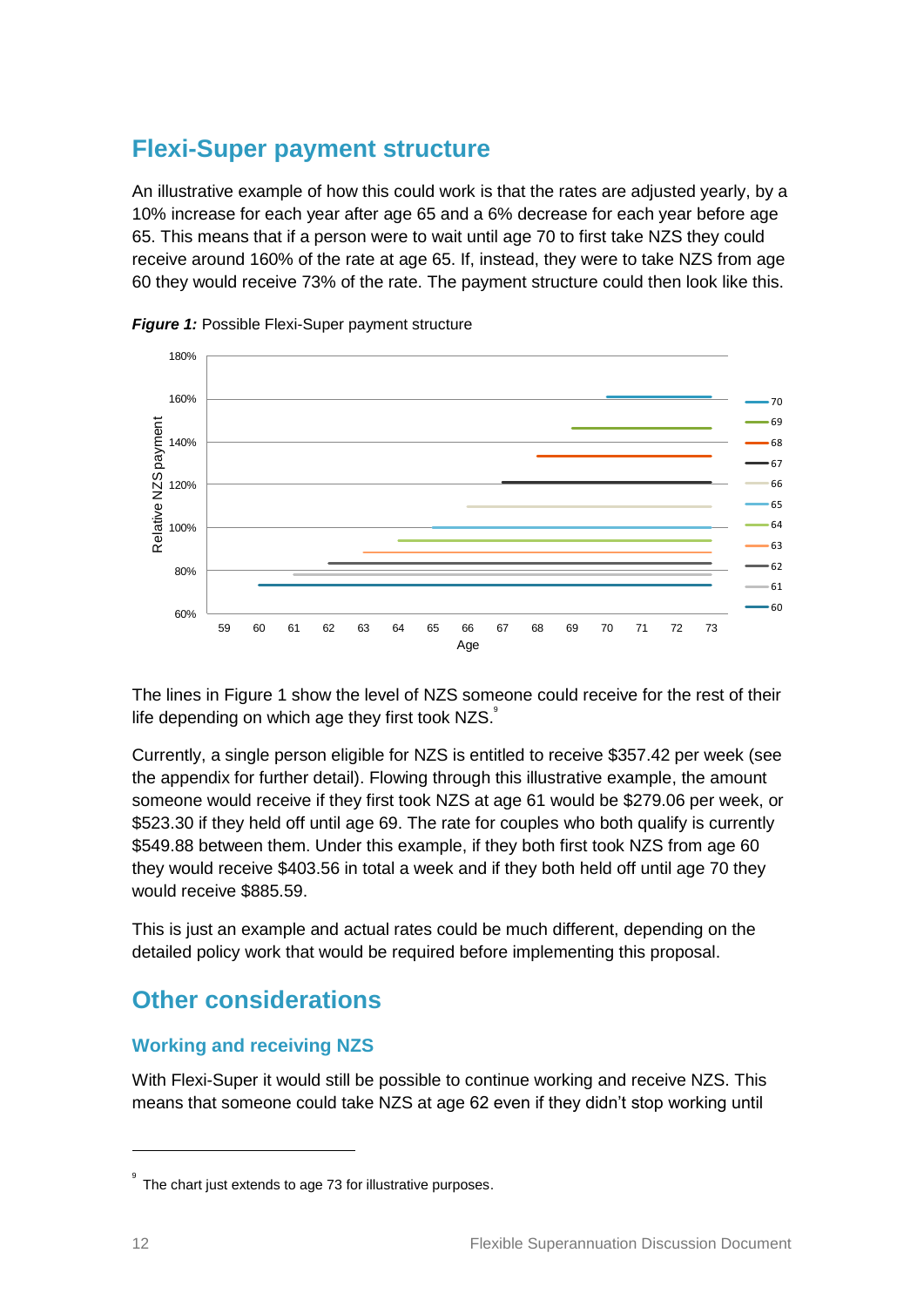age 68 or they could take NZS at age 70 and continue to work until they are age 75 if they so chose to.

#### **KiwiSaver treatment**

Currently, the date from which KiwiSaver members are eligible to freely withdraw their savings is linked to the age of eligibility for NZS, which currently is at the age of 65.<sup>10</sup> Whether this would need to be changed would have to be considered in the detailed policy work if this proposal were to be pursued.

#### **SuperGold card treatment**

Currently, SuperGold card eligibility is at the age of 65. <sup>11</sup> Flexi-Super would not change this regardless of the age at which someone first received NZS.

### **International comparisons**

A number of OECD countries have a similar policy to Flexi-Super. In some countries it is possible for people to choose to take their state pensions early at reduced rates. In others, pensions can be deferred and taken at increased rates. Some countries allow only a deferral while others allow both an early option and deferral. Some of these countries have rules around how many years someone has worked before they are eligible. A sample of other countries' likeness to Flexi-Super is set out below.

| Country   | Early option                       | Standard age                               | Deferral and<br>increased rates | <b>Notes</b>                                                                                                              |
|-----------|------------------------------------|--------------------------------------------|---------------------------------|---------------------------------------------------------------------------------------------------------------------------|
| Australia | <b>No</b>                          | 65 (males)<br>63.5 (females)<br>increasing | Yes, for five<br>years          | The financial<br>incentive for<br>deferral is a lump<br>sum payment that<br>depends on how<br>long they have<br>deferred. |
| Canada    | Yes, from 60                       | 65                                         | Yes, until 70                   |                                                                                                                           |
| France    | 56, subject to<br>certain criteria | 60                                         | Yes                             |                                                                                                                           |
| Greece    | Yes, from 60                       | 65 or after 37 years<br>of work            | Yes, until 68                   |                                                                                                                           |
| Germany   | Yes, from 63                       | 65 increasing to 67                        | Yes                             |                                                                                                                           |

#### **Table 1:** International comparisons to Flexi-Super

<sup>10</sup> The general age at which members can start making retirement withdrawals from KiwiSaver is currently 65; however, there is also a five-year minimum lock-in period, so at present members who join KiwiSaver after their 60th birthday must have five years of KiwiSaver membership before they can make retirement withdrawals.

 $11$  However, a non-qualified spouse is eligible for a SuperGold card.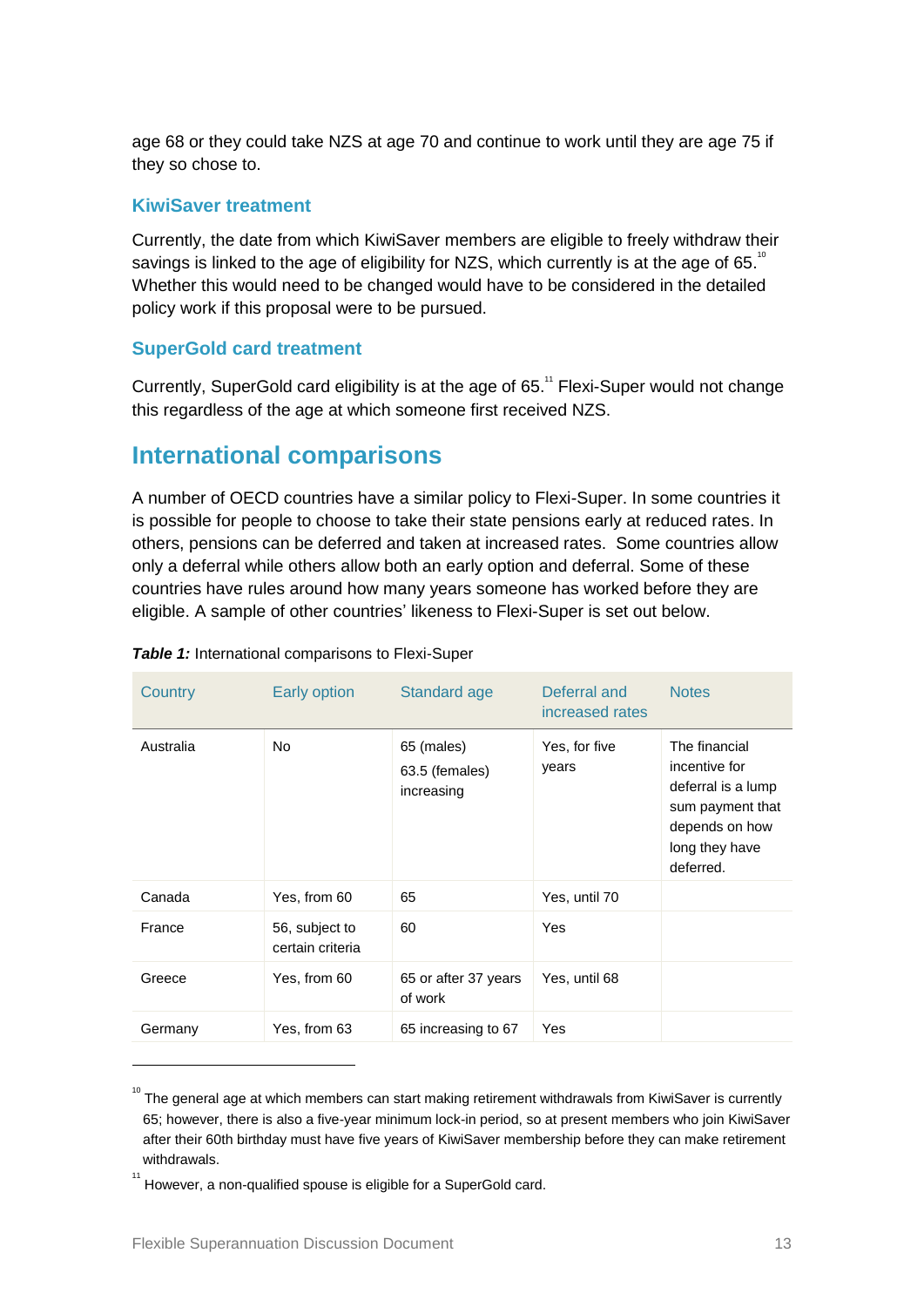| Country            | Early option | Standard age      | Deferral and<br>increased rates | <b>Notes</b>                                                                                                                                                      |
|--------------------|--------------|-------------------|---------------------------------|-------------------------------------------------------------------------------------------------------------------------------------------------------------------|
| Ireland            | <b>No</b>    | 65                | <b>No</b>                       |                                                                                                                                                                   |
| Japan              | Yes, from 60 | 65                | Yes                             |                                                                                                                                                                   |
| <b>Netherlands</b> | <b>No</b>    | 65                | No                              | It used to be<br>possible to<br>access benefits<br>early but this was<br>abolished in 2005<br>to stimulate<br>labour market<br>participation of<br>older workers. |
| Sweden             | Yes, from 61 | 65                | Yes                             |                                                                                                                                                                   |
| United Kingdom     | No           | 65 but increasing | Yes                             |                                                                                                                                                                   |
| USA                | Yes, from 62 | 66 but increasing | Yes, until 70                   |                                                                                                                                                                   |

Sources: OECD (2011a) and van Vuuren (2011)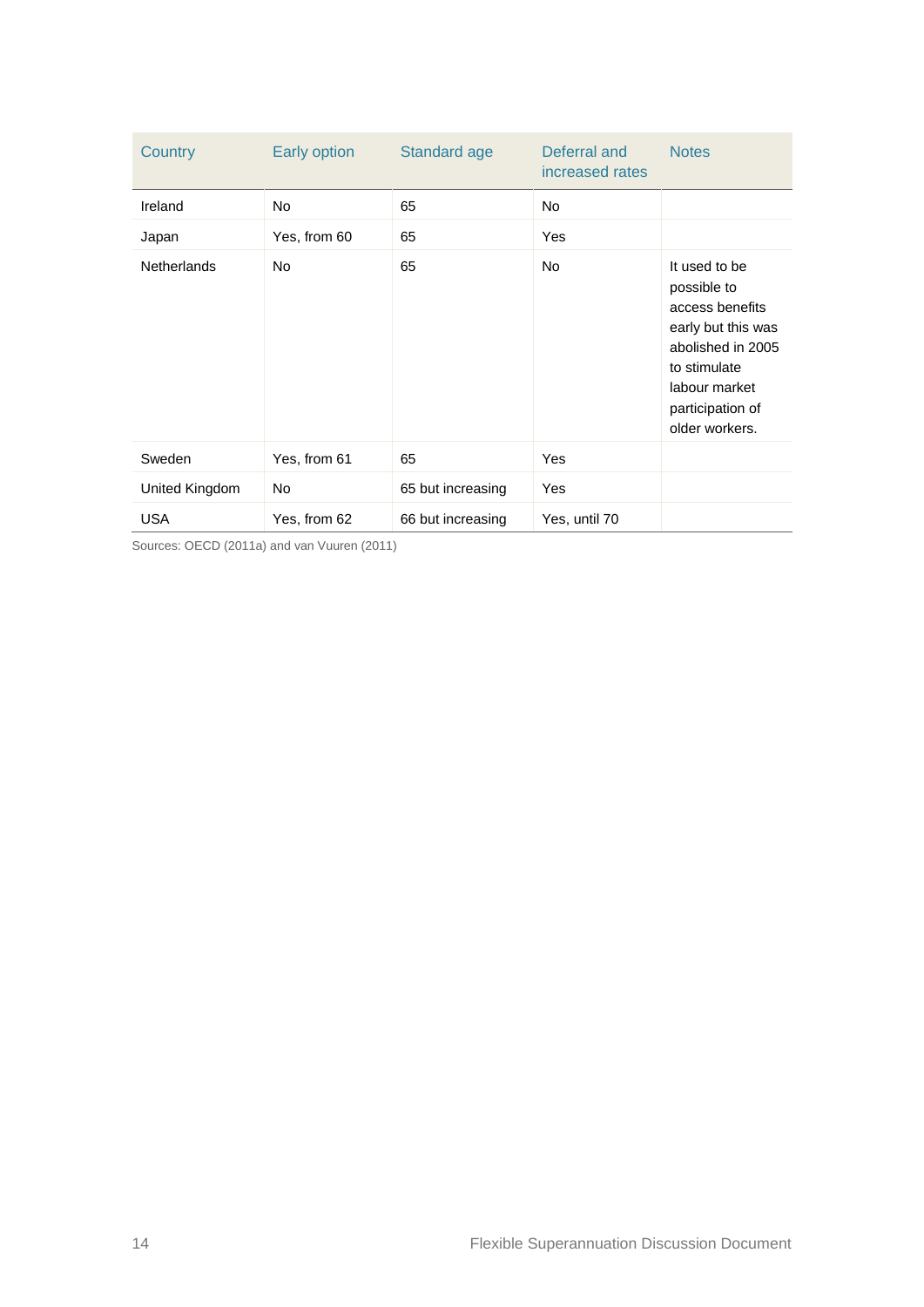## <span id="page-14-0"></span>**4 Advantages and Disadvantages**

### **Advantages**

#### **Provides greater choice**

Flexi-Super would give New Zealand residents greater choice when to first take NZS. Currently, there is little choice when to first take NZS—it is possible to take it later but there is no financial incentive to do so. It is not possible to take NZS earlier, though people

**Flexi-Super would give New Zealanders greater choice when to first take NZS**

approaching the age of 65 who are facing financial hardship may access assistance through the social security system. Flexi-Super would allow New Zealand residents to take NZS earlier at decreased rates or later at increased rates.

#### **Flexibility to adjust for unexpected changes in retirement wealth**

The flexibility regarding when NZS could be accessed under Flexi-Super could act as a hedge against shocks.<sup>12</sup> It gives people the choice to continue working and defer NZS and get a higher rate or take NZS early if they suffer an unexpected life change, such as a partner's death or a relationship separation. The flexibility may also be advantageous in the event that a person experienced a positive shock such as an unexpected financial windfall.

#### **Fairness for people with shorter life expectancies**

Life expectancy in New Zealand varies between different groups of the population. For example, life expectancy is shorter on average for some groups such as Māori and Pasifika, and longer on average for others, such as women who are not Māori or Pasifika. Under Flexi-Super, people who might have shorter life expectancies would be able to access NZS earlier and receive more of the benefits than they would under current policy settings.

#### **Flexi-Super avoids possible stigma associated with seeking benefits**

Some people who have worked the majority of their life but can no longer work, owing to sickness, injury or a disability, may perceive a stigma associated with needing to seek a social security benefit.<sup>13</sup> NZS does not have this association as it is perceived as an entitlement. Flexi-Super may enable people who need financial aid to access it when they need it without the stigma some attach to other social security benefits.

<sup>12</sup> van Vuuren (2011).

 $13$  However, there are roughly 34,000 60–64-year-olds receiving a social security benefit.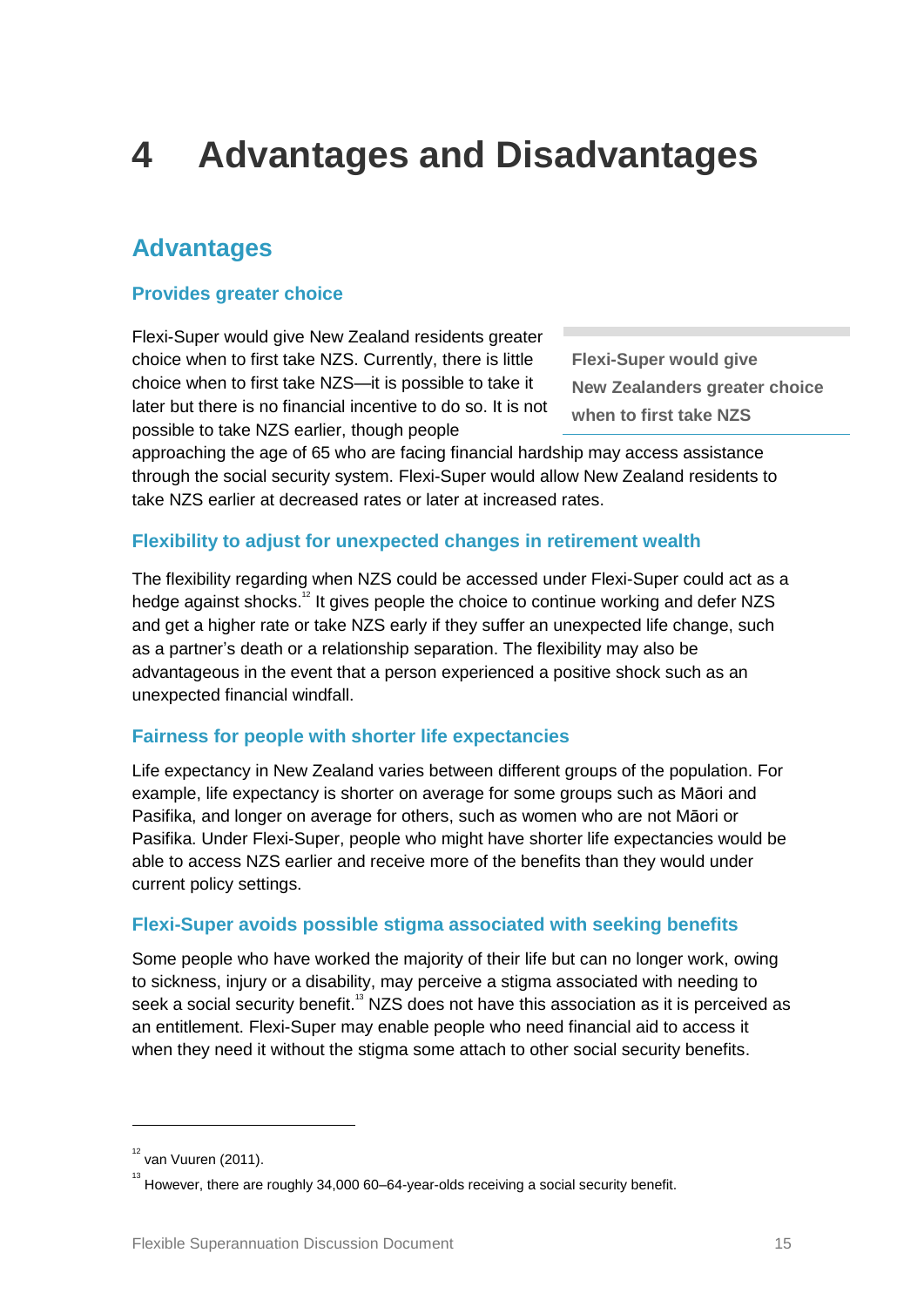#### **Flexi-Super may enable some people to pay down debt or build assets**

Under the Flexi-Super proposal, some people with debt may opt to take NZS early, possibly while still working, to enable them to pay down or pay off their debt. This may reduce the accumulation of interest compounding on their debt and enable them to sustain themselves on a lower income in the long term if they are no longer having to make payments on the debt. Alternatively, some people might choose to take NZS early, while still working, and use the extra income to build other assets that would offer financial support during retirement.

#### **Ability to defer NZS to age 66–70 creates ability to "buy" an annuity**

An annuity is a financial product used to purchase a future income stream. In some countries people can use their retirement savings to purchase annuities for their retirement. However, the market in New Zealand to purchase annuities is very small and not an option for some people owing to the cost of these financial products.

If annuities markets were better functioning then the age of take-up would not matter as it would be easy to purchase annuities for a later retirement or borrow against future retirement income to retire early.<sup>14</sup> Flexi-Super may help address this market failure as it acts like an annuity by enabling people to forgo a few years of NZS to access a higher level of NZS in the future.

#### **Ability to defer NZS until age 66–70 creates an incentive for people to participate in the labour force longer**

Giving people the option to defer their NZS to obtain a higher rate creates an incentive for people to work longer and thus stay in the labour force. With projected skill and labour shortages, older workers will play a vital role in contributing to New Zealand's future productivity and economic competitiveness. Having people stay in the labour force longer is beneficial to the economy as they contribute to economic output by passing on knowledge and skills and they also contribute more to tax revenue.<sup>15</sup> In 2012, people aged over 65 paid 8% of all income tax in New Zealand.<sup>16</sup> While some people might have chosen to keep working without this incentive, more people might be convinced to work longer.

It should be noted that working in paid employment is not the only way people make an economic contribution. Many older people who cease paid employment continue to make an economic contribution through participation in voluntary or unpaid work and caregiving.

-

 $14$  van Vuuren (2011).

<sup>15</sup> Samorodov (1999).

<sup>&</sup>lt;sup>16</sup> Treasury analysis of the Statistics New Zealand Household Economic Survey 2009/10.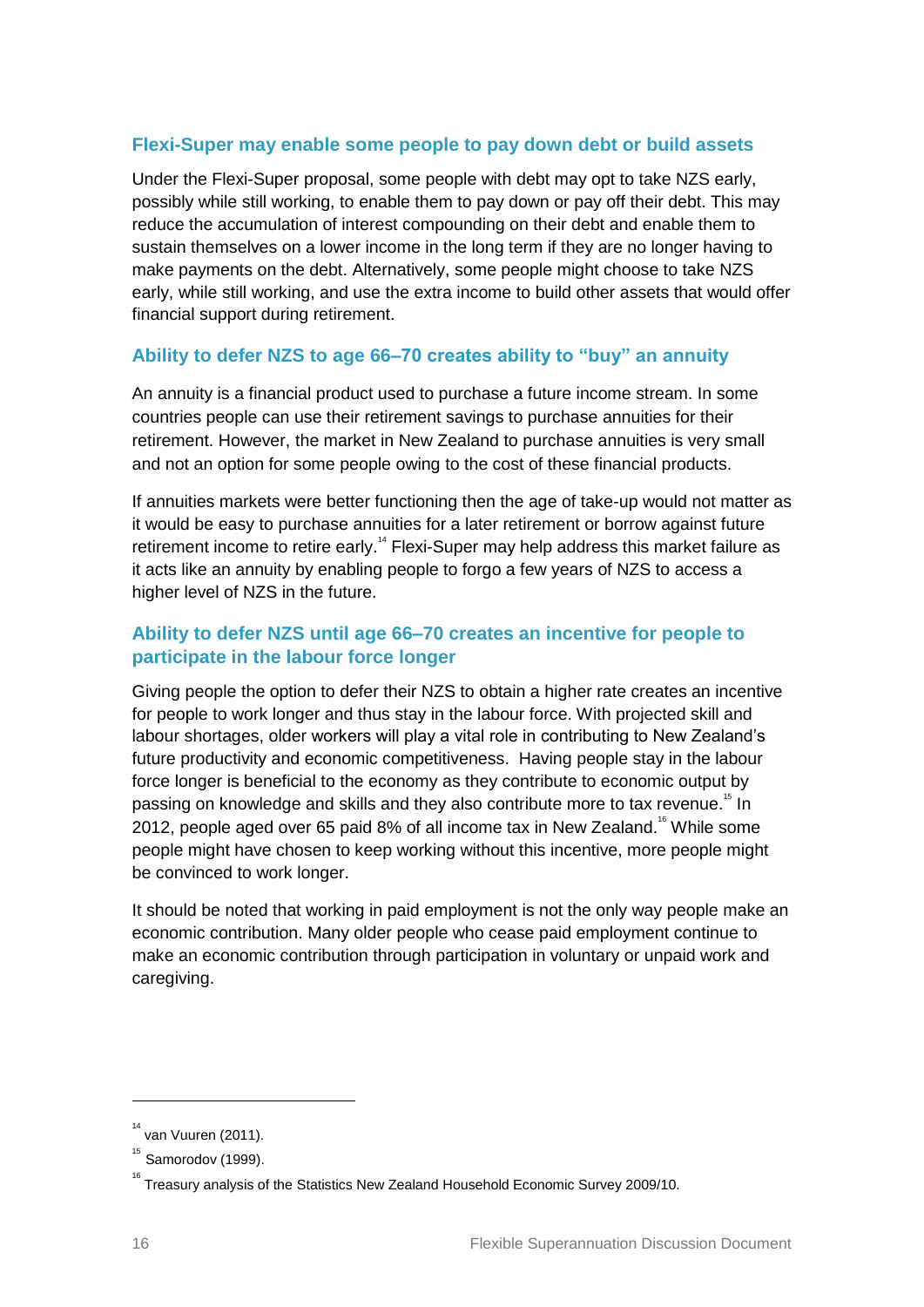## **Disadvantages**

#### **If NZS is taken too early there is potential for hardship**

New Zealand has a low rate of old-age poverty<sup>17</sup> owing to the level of NZS, which is effective at poverty prevention. A 2012 study by Dr Claire Matthews showed that over one-quarter of retirees in New Zealand have concerns about the level of resources available to meet their retirement needs. The study goes on to show that the level of NZS is enough to sustain only a "no frills" lifestyle. If people were getting a lower NZS payment than currently without additional income, the rate of old-age poverty would likely increase.

Some people find it difficult to plan for their long-term interests, such as retirement.<sup>18</sup> There is a risk that under Flexi-Super some people may take NZS early at a lower rate and later end up in financial hardship. Research suggests that people at risk of making such decisions are also more likely to have inadequate private retirement savings.<sup>19</sup> This could mean that, in the long term, the lower NZS payments are not enough to live off after their private savings have been used up and they could require additional financial assistance from the Government. The way eligibility to means tested supplementary assistance is calculated, those with a lower income (those who took NZS early) could be eligible for a higher level of supplementary assistance.

#### **Potential negative fiscal impacts for the Crown**

The Flexi-Super policy could have the following impacts on the Crown:

**i Increased uptake**

Allowing people to access NZS who are aged between 60 and 64 and currently do not receive NZS would increase the number of people receiving NZS. As there would be more superannuitants the total cost of NZS would likely be higher. It is likely that many people aged between 60 and 64 who would otherwise rely on a social security benefit would access NZS early if the available rate of NZS exceeded the rate of social security benefit that was payable.

**ii Higher level of additional financial assistance for the elderly**

As outlined earlier, there is a possible risk that some people might access NZS early and then find that the level of payment is not high enough to support their living costs in the long term. These people may then need to seek further financial assistance from the welfare system at additional cost to the Government.

-

 $17$  1.5% (OECD, 2012).

<sup>&</sup>lt;sup>18</sup> The New Zealand Treasury (2013).

 $19$  Cutler, Liebman, and Smyth (2006).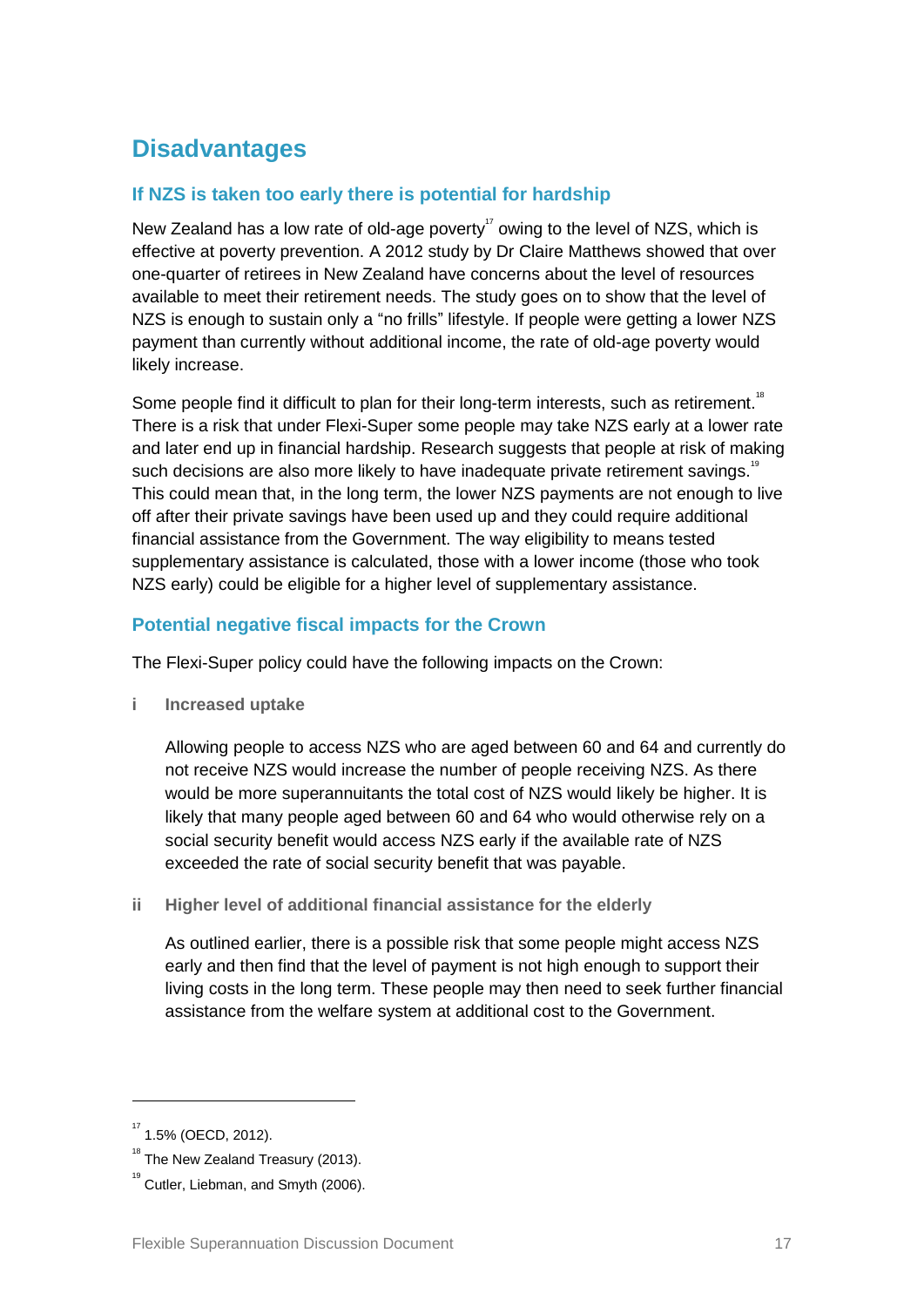Unexpected life changes may also lead people who accessed NZS early to seek additional financial assistance. For example, if a couple who accessed NZS early were to separate or one of the members die, then they may not have enough to live on without experiencing hardship and may seek additional support.

#### **iii Information asymmetry**

People generally have more information about how long they are likely to live than the Government. For example, they may have diagnosed health conditions or may know that people in their family tend to live longer than the average. Those people with life expectancies that deviate from the average could increase their total retirement income, by either taking NZS early or late<sup>20</sup> under Flexi-Super. There is a risk when calculating rates for accessing NZS early or late that the information asymmetry is not fully taken into account; this could result in a higher overall cost to the Government.

#### **iv Impact on tax revenue**

As noted earlier, NZS is treated as taxable income. Currently, this means that if someone continues to work while receiving NZS they will most likely pay a larger share of their NZS back as tax than someone who has no additional income while receiving NZS. This is because additional income on top of NZS may push them into a higher marginal tax bracket.

Under Flexi-Super, some people could wait until they are age 70 to receive their NZS then stop working and receive their NZS when they are in a lower tax bracket. As 8% of all income tax in New Zealand comes from those aged over 65 this could see tax revenues decrease.<sup>21</sup>

This could be offset to some degree by those who take NZS earlier and then continue to work or those who continue to work much later than before for reasons outlined earlier in this document.

In order to compensate for these effects and achieve the principle of fiscal neutrality, the rates paid to those who choose to take NZS early or to defer could be further adjusted to account for these costs. This would mean that the rates for the 60–64-yearolds would be further decreased. This would increase the risk that those opting to take NZS might experience hardship. Or this could be mitigated by having a higher age of first entitlement under Flexi-Super. This could reduce the size of the adjustment that would need to be made.

#### **Potential financial literacy concerns**

Under Flexi-Super, people's decisions about when to first take NZS require them to make an informed judgement about their future retirement income. There is a risk that

<sup>20</sup> van Vuuren (2011).

<sup>&</sup>lt;sup>21</sup> Treasury analysis of the Statistics New Zealand Household Economic Survey 2009/10.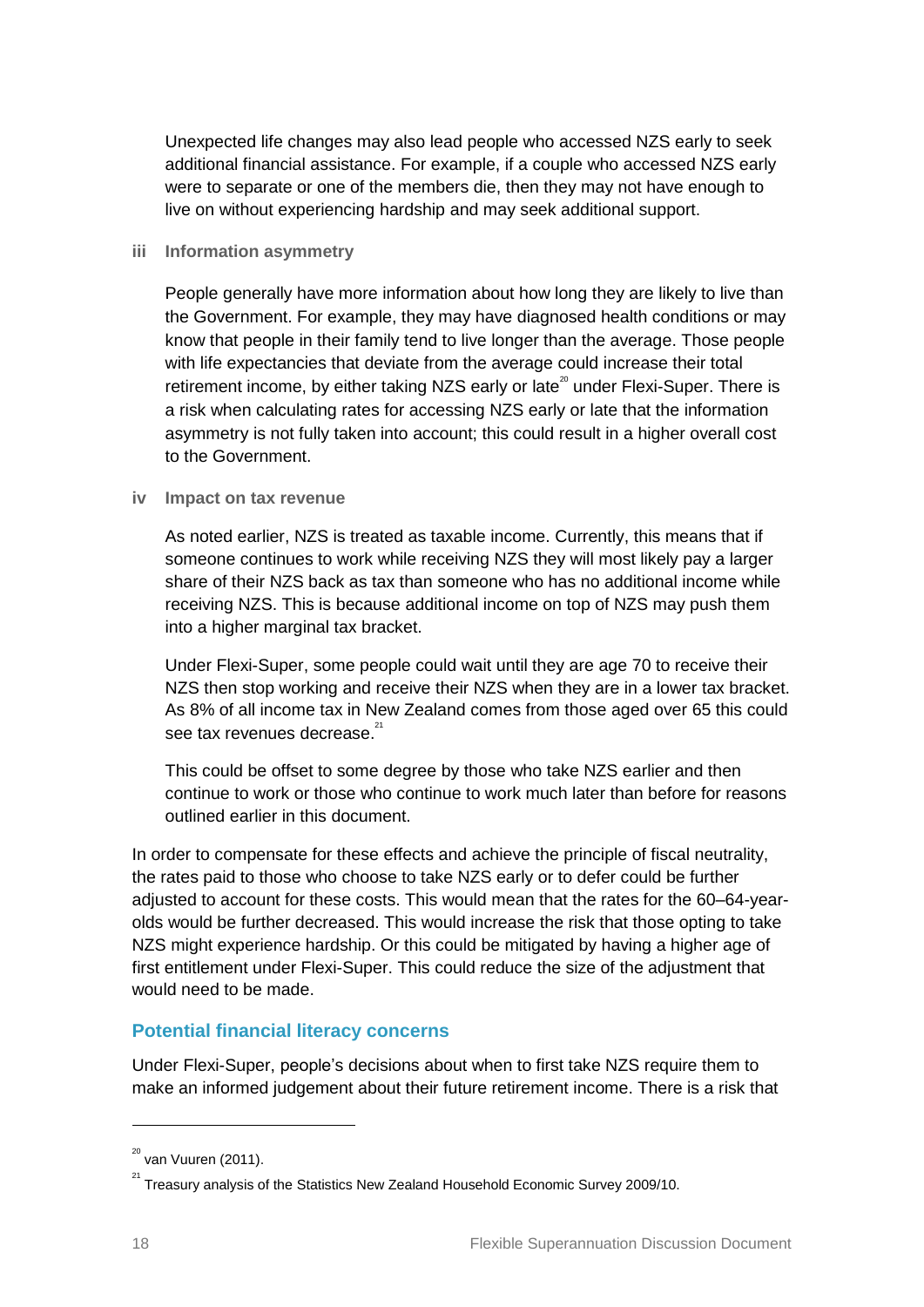introducing a more complex NZS system may mean people may make choices without fully understanding the long-term consequences. There would need to be good, clear information provided to the public to help them understand the implications of this proposal, particularly the impact of taking NZS early at a lower rate.

#### **Flexi-Super may reduce incentives to work for 60–64-year-olds**

Even though there is no compulsory retirement age in New Zealand, the age of eligibility for NZS can act as a signal that individuals use to inform their decision to  $r$ etire $22$ 

The effective retirement age<sup>23</sup> in New Zealand is 65.9 for men and 65.7 for women (Figure 2). This suggests that the NZS payment is enough of an incentive for a large proportion of the population to retire around age 65 when they are first offered NZS.





Source: OECD (2011)

Allowing first access to NZS at age 60 under Flexi-Super could reduce the incentive for people to continue to work later into their lives. As discussed earlier, having people participating in the workforce for longer is beneficial for the economy as a whole as they pass on knowledge and continue contributing to tax revenue. $^{24}$  It is important to consider in this context, however, the welfare gains people get from retiring, people's ability to keep working and their lifestyle preferences.

Figure 3 shows the United States has faced an issue with increased uptake of their social security from an early age. In 1962, 17% of retired men first took social security at age 62 (the minimum age), but over the years, despite increased life expectancy,

<sup>22</sup> The New Zealand Treasury (2013).

 $^{23}$  The OECD defines the "effective retirement age" as the average effective age at which older workers withdraw from the workforce. In many OECD countries this age is well below the official age for receiving a full old-age pension.

<sup>24</sup> Samorodov (1999).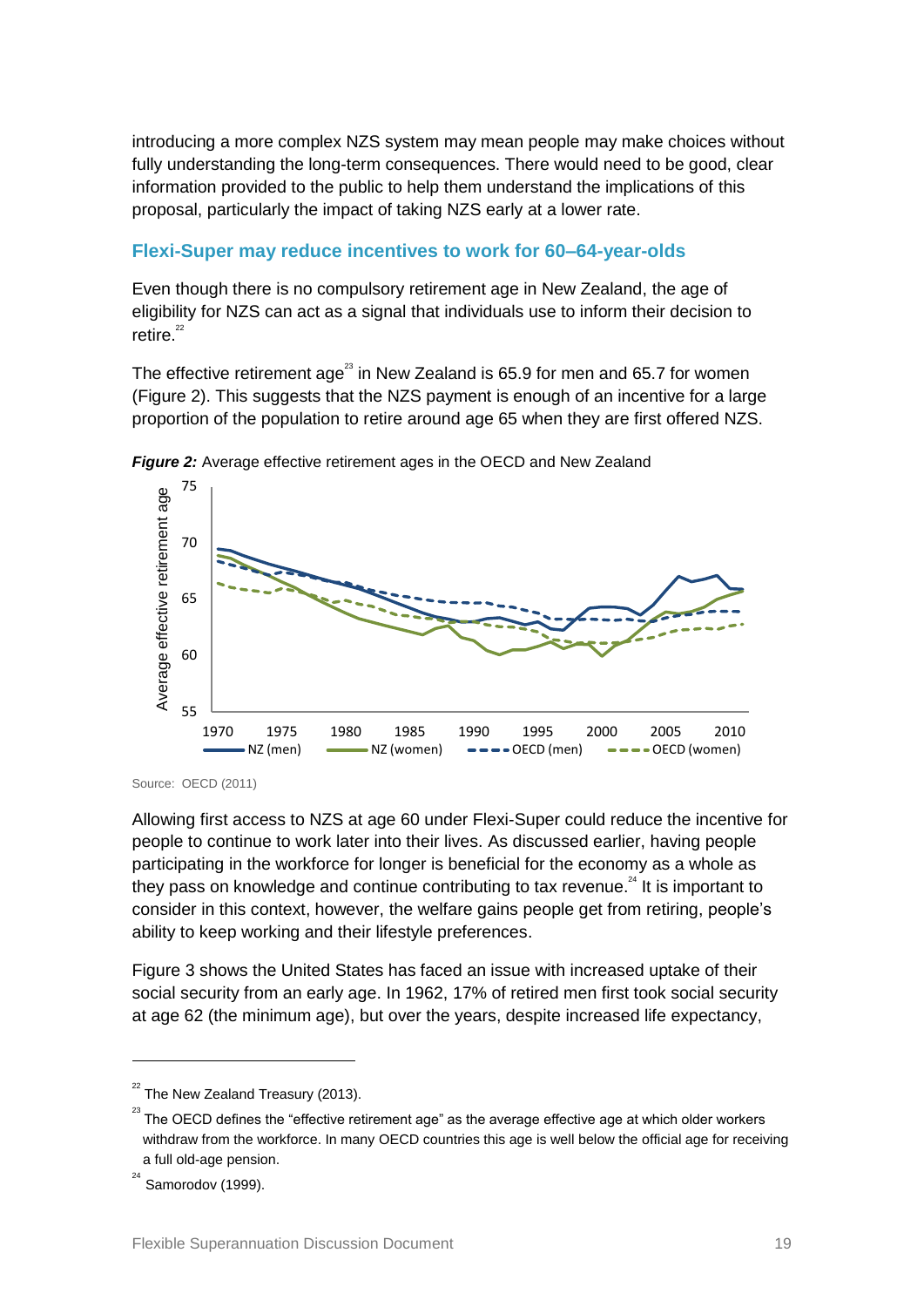this proportion jumped to 54% by 2004. If the Flexi-Super policy was implemented a similar trend could develop. This could have a negative impact on New Zealand through higher taxes on future generations and lower productivity.



Figure 3: Percentage breakdown of United States' retired males' retirement age<sup>25</sup>

Source: Diamond and Orszag (2004)

#### **Flexi-Super would add complexity to a simple system**

Flexi-Super would bring complexity to what is currently a simple system:

**i Interface with social security benefits**

One of the principles of New Zealand's social security legislation is that the provision of financial support takes into account the financial resources that are available to the person (ie, their own resources) and resources from other publicly funded sources. For example, if a person is aged 65 or over and has KiwiSaver funds, we would expect them to draw on those funds (as they are available to them). Similarly, if NZS was available to a person from age 60 to supplement their income, we would expect them to access it, before considering the provision of assistance under the social security legislation. This means that if someone was in between jobs they could have to take NZS instead of social security benefits.

**ii Linkages with international pension systems**

New Zealand has agreements with a number of countries to pay NZS to former New Zealand residents who are residing overseas and for payments of NZS to be made to people in New Zealand who have previously resided in another country. Also, some superannuitants' overseas pensions are offset against NZS entitlements. These links would become more complex under Flexi-Super.

<sup>25</sup> These numbers exclude people converting from disability benefits to retirement benefits at the full benefit age. There have been similar trends for females.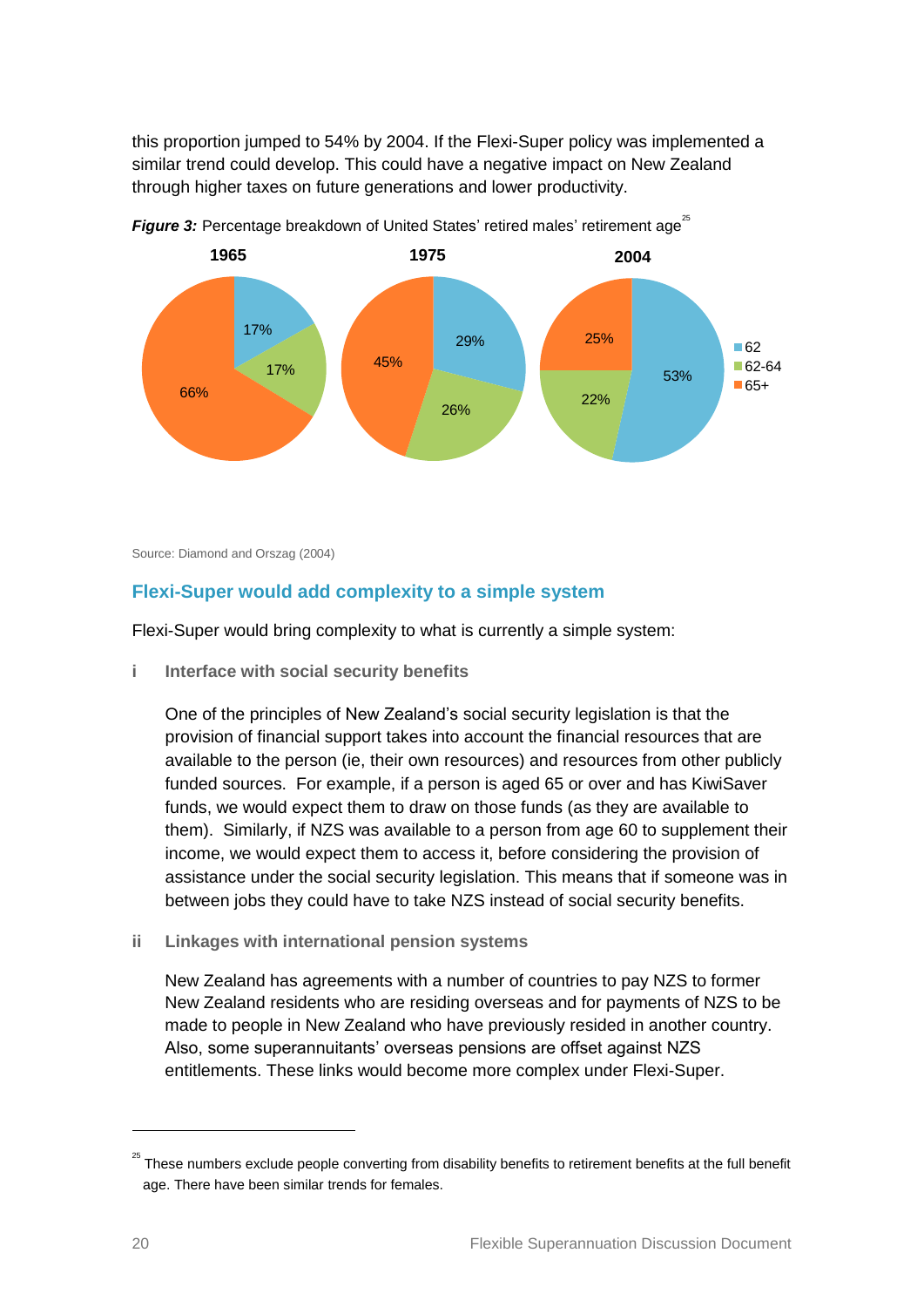#### **iii Linkages with ACC**

Currently, the links between Accident Compensation Corporation (ACC) payments and NZS are complex. People cannot receive both ACC weekly compensation and NZS simultaneously. Subject to a transition period, people aged 65 or over must elect to receive either ACC compensation or NZS.

Under Flexi-Super, people aged 60 to 64 years who were eligible for or receiving ACC weekly compensation would have reduced choice when to first receive NZS. This could be an issue as they might experience hardship in the long term.

#### **iv Future changes to NZS may be more difficult**

The range of ages of first access to NZS and different rates of payment would make administering NZS more complex. These complexities may make it more difficult to change NZS, for example, if a future government wanted to raise the age of entitlement or change the way the rate of the entitlement is indexed.

**v Different living arrangements**

The current structure of NZS is very simple. There is one age of first entitlement and there are standardised rates for different living arrangements. NZS payments differ for three living situations:

- **–** single, living alone
- **–** single, sharing, and
- **–** couple. 26

1

Under the Flexi-Super proposal there would be multiple ages at which people could first receive NZS. This would mean there would be multiple rates for each of these living situations. For example, a couple, both eligible for NZS, would have 66 different rates at which they could receive NZS, depending on the ages at which they first took NZS. $^{27}$  This may create complexity if a couple's living arrangements change.

 $^{26}$  It is possible to have a non-qualified spouse in a couple who receives NZS also.

<sup>&</sup>lt;sup>27</sup> There are 11 different ages at which each could retire, following t(n) = (n(n+1))/2.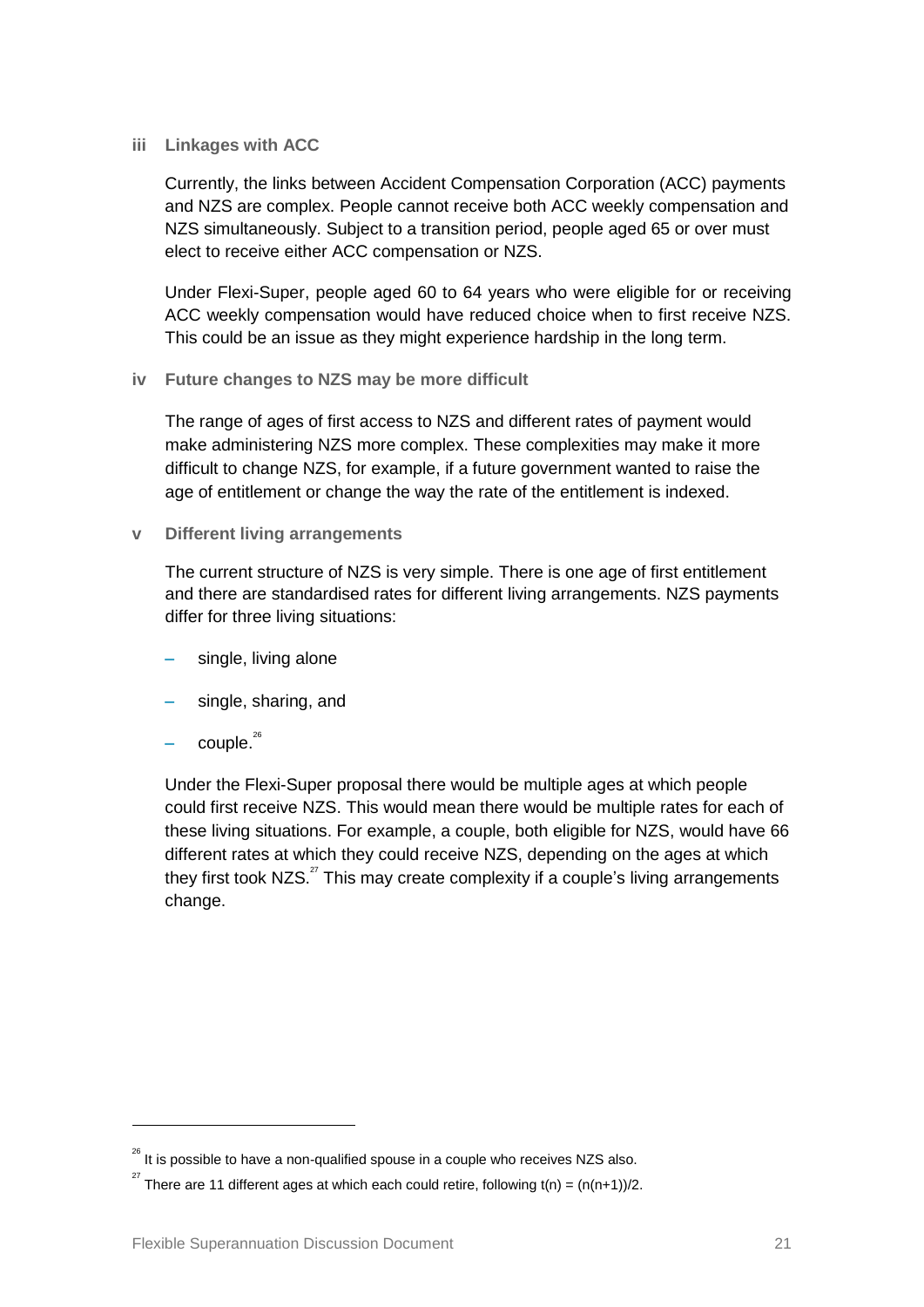#### **Questions**

- Does the concept of more choice in the age of entitlement to receive NZS appeal to you?
- Are you comfortable with the risk of higher levels of hardship among the elderly in order to gain flexibility in the age of first entitlement for NZS?
- Weighing up the pros and cons identified regarding Flexi-Super, are you in favour of having Flexi-Super?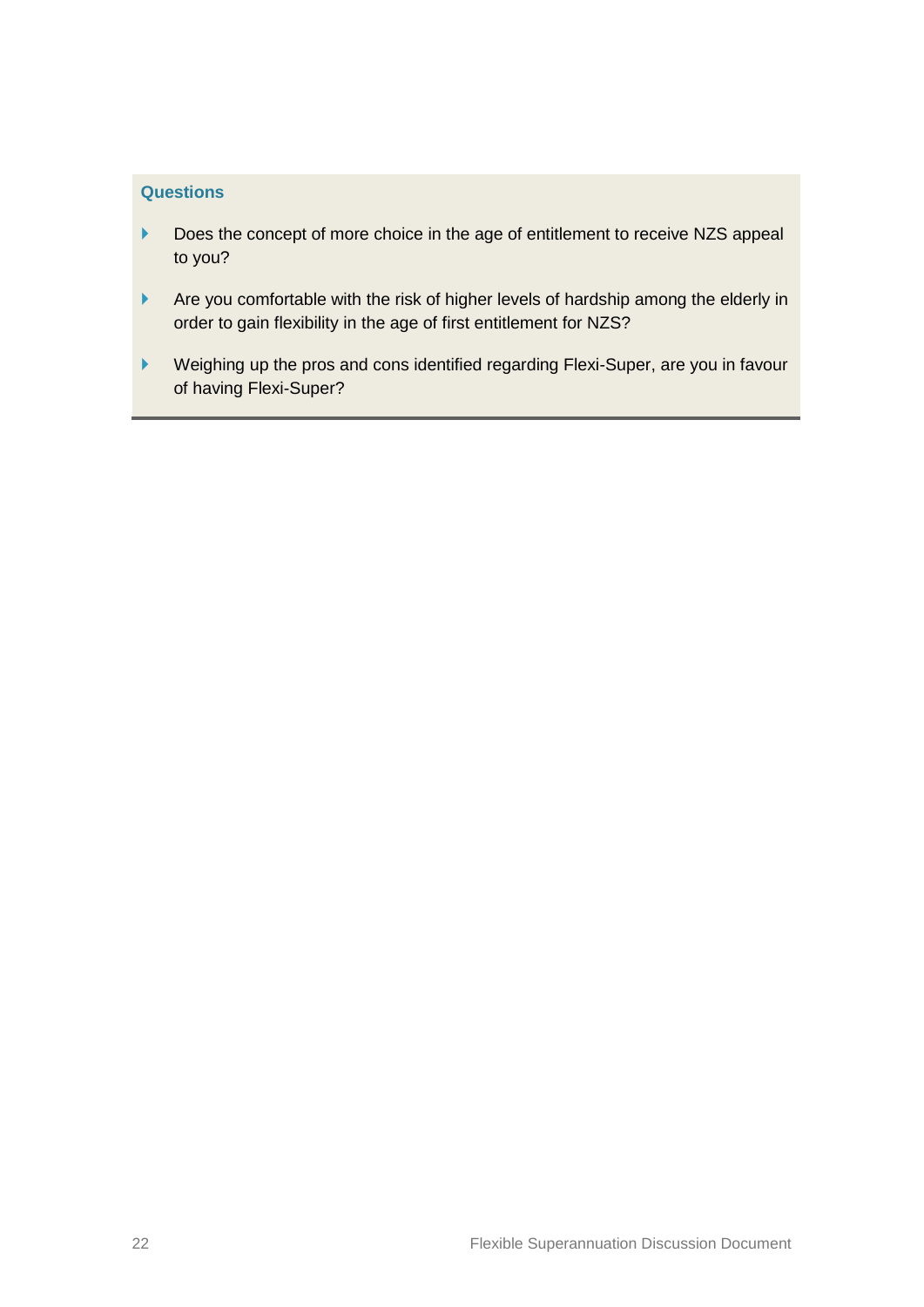## <span id="page-22-0"></span>**Bibliography**

- Cutler, D., Liebman, J., & Smyth, S. (2006). *How Fast Should the Social Security Eligibility Age Rise?* Cambridge: Harvard University.
- Diamond, P., & Orszag, P. (2004). *Saving Social Security: A Balanced Approach.* Washington: Brookings Institution.
- Gokhale, J., Kotlikoff, L., Sefton, J., & Weale, M. (1999). *Simulating the Transmission of Wealth Inequality Via Bequests.* Cambridge: National Bureau of Economic Research.
- Matthews, C. (2012). *New Zealand Retirement Expenditure Guidelines August 2012.*  Palmerston North: Workplace Savings NZ and the Fin-Ed Centre.
- Ministry of Social Development. (2013). *Description of New Zealand's Current Retirement Income Policies.* Retrieved from the Commission for Financial Literacy and Retirement Income: [http://www.cflri.org.nz/research-and-reports/retirement](http://www.cflri.org.nz/research-and-reports/retirement-income)[income](http://www.cflri.org.nz/research-and-reports/retirement-income)
- OECD. (2011). *Ageing and Employment Policies—Statistics on Average Effective Age of Retirement*. Retrieved from:

http://www.oecd.org/els/employmentpoliciesanddata/ageingandemploymentpoliciesstatisticsonaverageeffectiveageofretirement.htm

- OECD. (2011a). *Pensions at a Glance 2011: Retirement-Income Systems in OECD and G20 Countries*. Retrieved from: www.oecd.org/els/social/pensions/PAG
- OECD. (2012). *Pensions Outlook 2012.* Paris: OECD Publishing.
- Perry, B. (2012). *Household Incomes in New Zealand: Trends in Indicators of Inequality and Hardship 1982 to 2011.* Wellington: Ministry of Social Development.
- Samorodov, A. (1999). *Ageing and Labour Markets for Older Workers.* Geneva: Employment and Training Department, International Labour Office.
- Statistics New Zealand. (2006). *National Population Projections: 2006 (base) to 2061.* Retrieved from: [http://www.stats.govt.nz/browse\\_for\\_stats/population/estimates\\_and\\_projections/nat](http://www.stats.govt.nz/browse_for_stats/population/estimates_and_projections/national-population-projections-info-releases.aspx) [ional-population-projections-info-releases.aspx](http://www.stats.govt.nz/browse_for_stats/population/estimates_and_projections/national-population-projections-info-releases.aspx)
- Statistics New Zealand (2010). *Household Economic Survey 2009/10.* Retrieved from: http://www.stats.govt.nz/browse\_for\_stats/people\_and\_communities/Households/Ho useholdEconomicSurvey\_HOTPYeJun10.aspx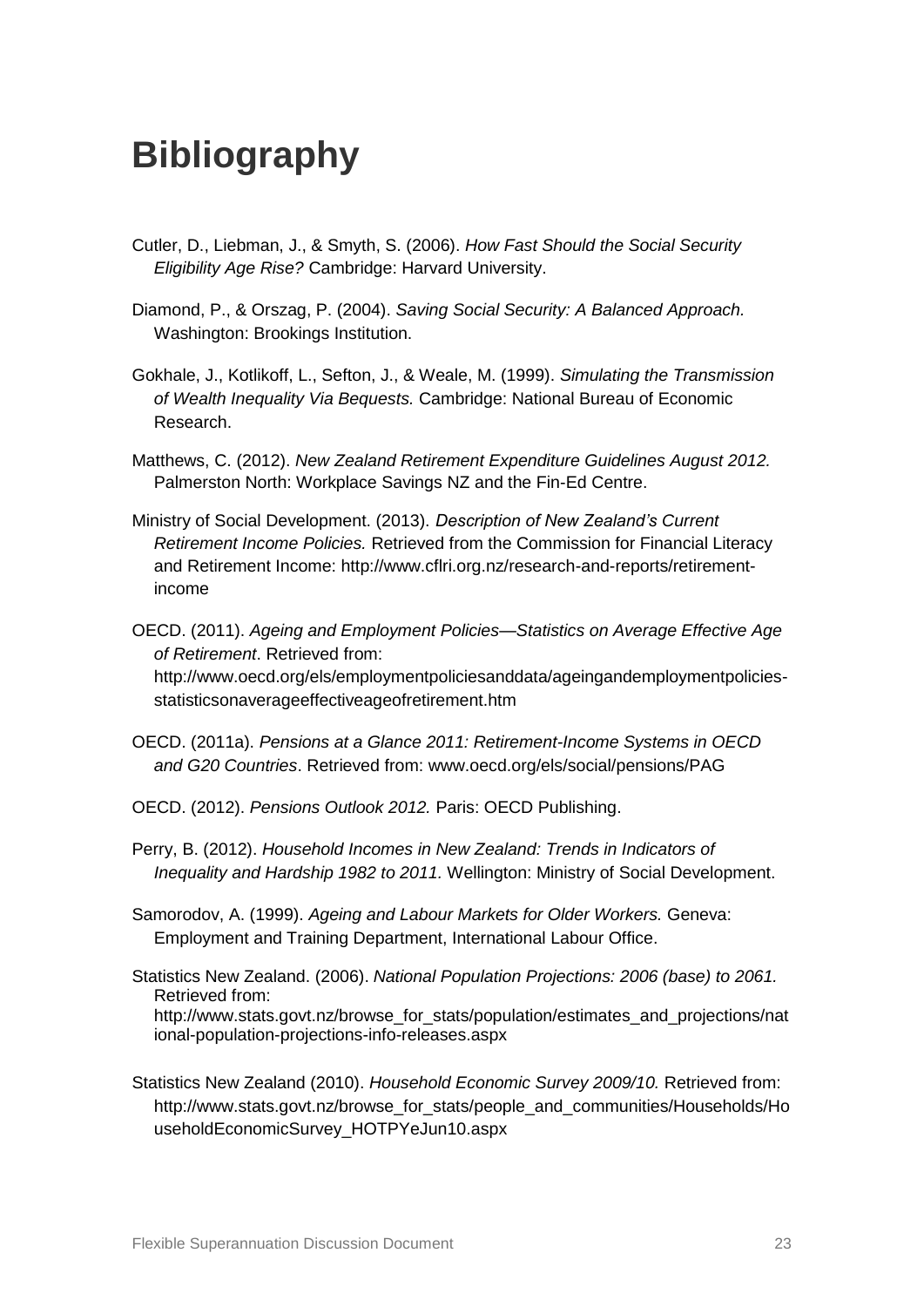Statistics New Zealand. (2011). *National Population Projections: 2011 (base) to 2061.* Retrieved from:

[http://www.stats.govt.nz/browse\\_for\\_stats/population/estimates\\_and\\_projections/nat](http://www.stats.govt.nz/browse_for_stats/population/estimates_and_projections/national-population-projections-info-releases.aspx) [ional-population-projections-info-releases.aspx](http://www.stats.govt.nz/browse_for_stats/population/estimates_and_projections/national-population-projections-info-releases.aspx)

- Statistics New Zealand. (2013). *Life Expectancy*. Retrieved from: http://www.stats.govt.nz/~/media/Statistics/Browse%20for%20stats/NZLifeTables/H OTP10-12/nzplt2010-12tables.xls
- The New Zealand Treasury. (2013). *The Future Costs of Retirement.* Retrieved from: http://www.treasury.govt.nz/government/longterm/externalpanel/session3
- van Vuuren, D. (2011). *Flexible Retirement.* The Hague: CPB Netherlands Bureau for Economic Policy Analysis.